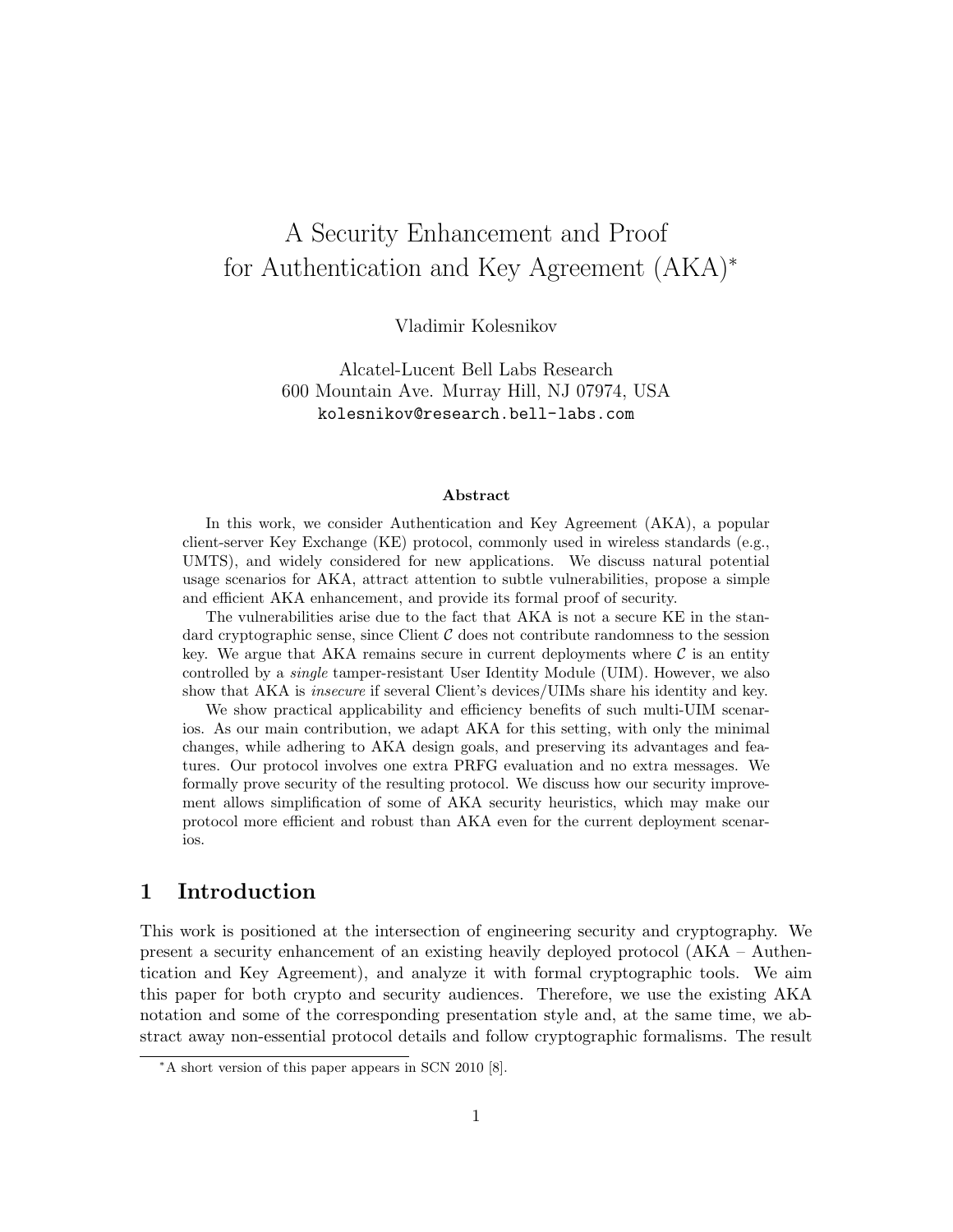and discussion of the paper is self-contained; standards documents and protocols referenced in this work help put the paper in context for security reader, but are not required for understanding.

Establishment and maintenance of authenticated secure channels is the most used fruit of cryptography today. In particular, wireless and cellular communications critically rely on secure (wired and wireless) channels to exercise control over the network, access, accounting, etc.

In this work, we consider use scenarios (and their security consequences) of one of the most popular wireless protocols – AKA. (Our entire discussion correspondingly applies to AKA-derivative protocols, such as EAP-AKA [4].)

3GPP AKA [2], built as a security enhancement of GSM AKA, is a modern efficient KE protocol, which is based on pre-shared secret key (PSK). It is widely deployed today in GSM and other cellular networks, and is considered for a variety of additional applications.

For logistical reasons (e.g., cellular telephone roaming), there are three players in the protocol: the user, user's home environment (HE), and the (visited) serving network (SN). AKA allows SN to authenticate and exchange keys with the user, without ever being given the user's key. Instead, one-time *authentication vectors* (AV) are issued to SN by the HE. All communication and computation in AKA is very efficient thanks to the use of symmetrickey cryptography. However, because of the complexities of existing SN-to-HE protocols and associated delays, the AVs cannot be retrieved on-demand, are delivered in batches, and, in particular, cannot depend on user-generated nonces<sup>1</sup>.

#### 1.1 Related Work

The AKA protocol is proposed and used by the 3rd Generation Partnership Project (3GPP) [2]. EAP-AKA [4], an IETF RFC, is a wrapper around the AKA crypto core, to allow for a standard EAP interface to the protocol.

AKA has been extensively debated and scrutinized by the standards bodies, and, less so, in academic research. 3GPP published a technical report [3] containing an (enhanced) BANlogic [5] proof of security. However, this proof does not operate with rigorous complexitytheoretic notions, and protocol specification contains occasional imprecise security statements, some of which we note in this paper. We note that no serious security vulnerabilities have been discovered in AKA.

In [13], the authors consider a simple Man-in-the-Middle attack that allows an attacker (a "false base station" in their terminology) to redirect the traffic from a legitimate Serving Network to a Serving Network of his choice. The attack relies on the fact, that AV's issued by User's service provider do not cryptographically bind the ID of the Serving Network to which they are issued. The solution of [13] is to do so. We note that this security issue is different from what we are considering in this work.

<sup>1</sup>Observe the time it takes to switch on a mobile phone first time after landing in a new country versus switching it on for a second time. In the first case, the authenticators are retrieved from HE. In the second case, they are already cached at the visited SN.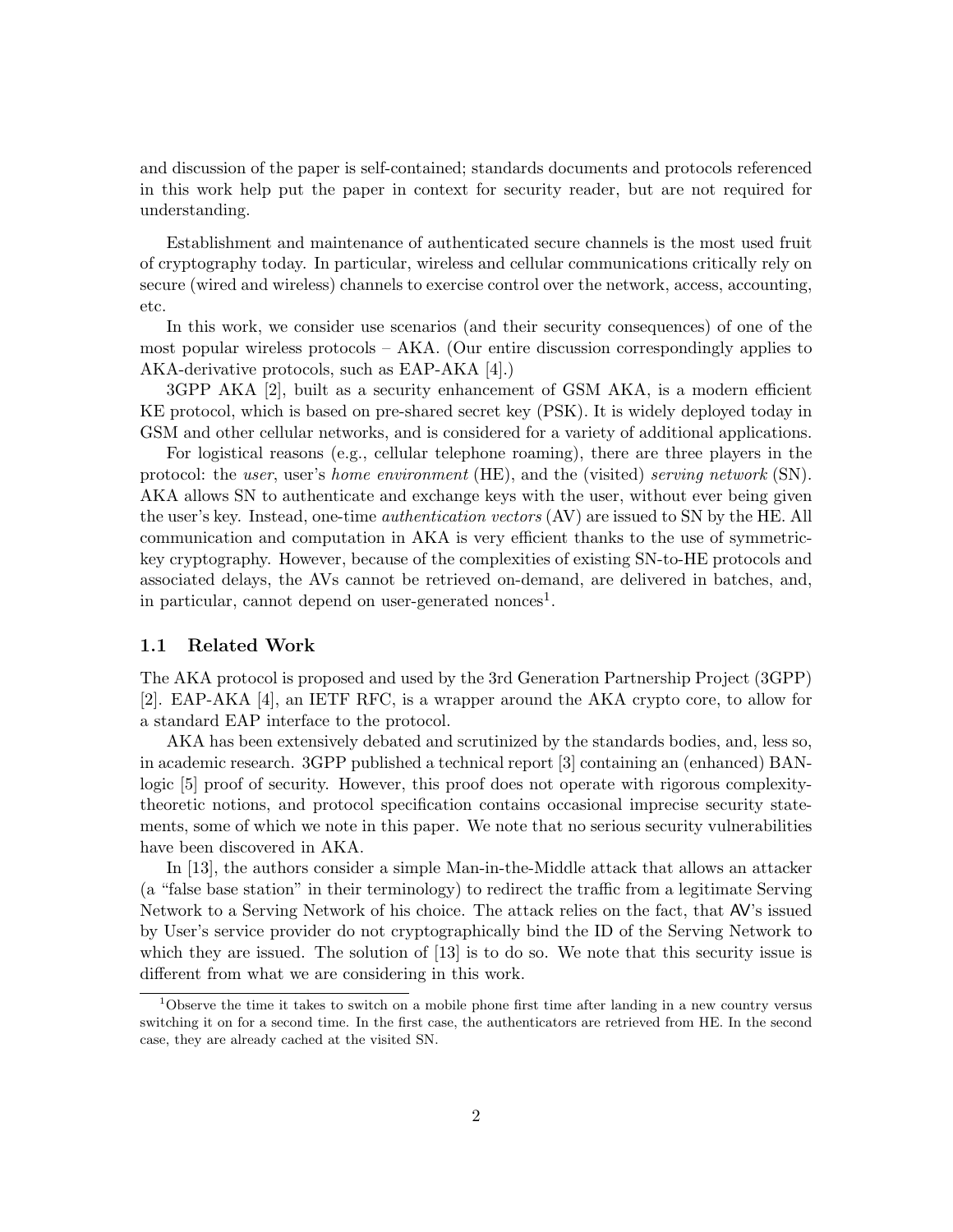#### 1.2 Our Contributions

In this work, we consider the AKA key exchange protocol. We present a simple and intuitive argument of security of the cryptographic core of AKA in the case when Client  $\mathcal C$  is an entity, controlled by a *single* User Identity Module (UIM), a tamper-resistant hardware token storing the key and performing KE. We identify the logical steps that rely on the single-UIM assumption.

We then argue that in many settings it is natural, convenient and more efficient to allow for multiple UIMs, issued to the same user, to share the secret key. We show that AKA is insecure in the above scenario with multiple UIMs sharing the key<sup>2</sup>.

Finally, as our main contribution, we show a simple amendment to AKA that closes this vulnerability, and results in a secure key exchange protocol, which we formally prove. The idea of the proposed modification is to require the client to contribute randomness to the resulting session key. We stress that our modification adheres to the design requirements of AKA, and preserves the underlying data flow structure and patterns, and trust model, which is critical in today's deployment scenario. In particular, no extra communication with Home Environment is required, and batching of authenticators AV is possible (actually is simplified and improved). We discuss how this low-cost amendment (one extra PRFG evaluation and no extra messages) adds robustness, allows new usage scenarios, simplifies complicated AKA nonce generation heuristics, prevents UIM cloning attacks, etc.

### 1.3 Outline

We start, in §2, with presenting in detail the AKA protocol, and argue its security (in the case when each client is controlled by a corresponding *single* UIM). Then, in  $\S3$ , we discuss the benefits of having several UIMs contain Client  $\mathcal{C}$ 's identity and credentials, and show AKA vulnerability in this case. We present our enhanced version of AKA KE protocol in §4, discuss its advantages and sketch a proof. We present its formal proof of security in Appendix B. Finally, we conclude in §5.

# 2 The AKA protocol

In this section we present in detail the cryptographic core of the AKA protocol. See Fig. 1 for the players and flow, and Fig. 2 and Fig. 3 for the precise message description.

Notation. For readability, we will introduce and use standard cryptographic KE notation. However, our presentation is based on [2]; therefore, for the benefit of the security reader, we will include its notation for the ease of cross-reference. In particular, the diagrams are presented with notation of [2]. For reference, we provide a glossary of terms and abbreviations we use and their correspondence.

<sup>2</sup>This scenario is not explicitly disallowed in AKA specification, although the single-UIM setting appears to be implicit in the standards groups. Our discussion of the attacks thus serves to popularize this knowledge and attract attention of potential AKA adopters.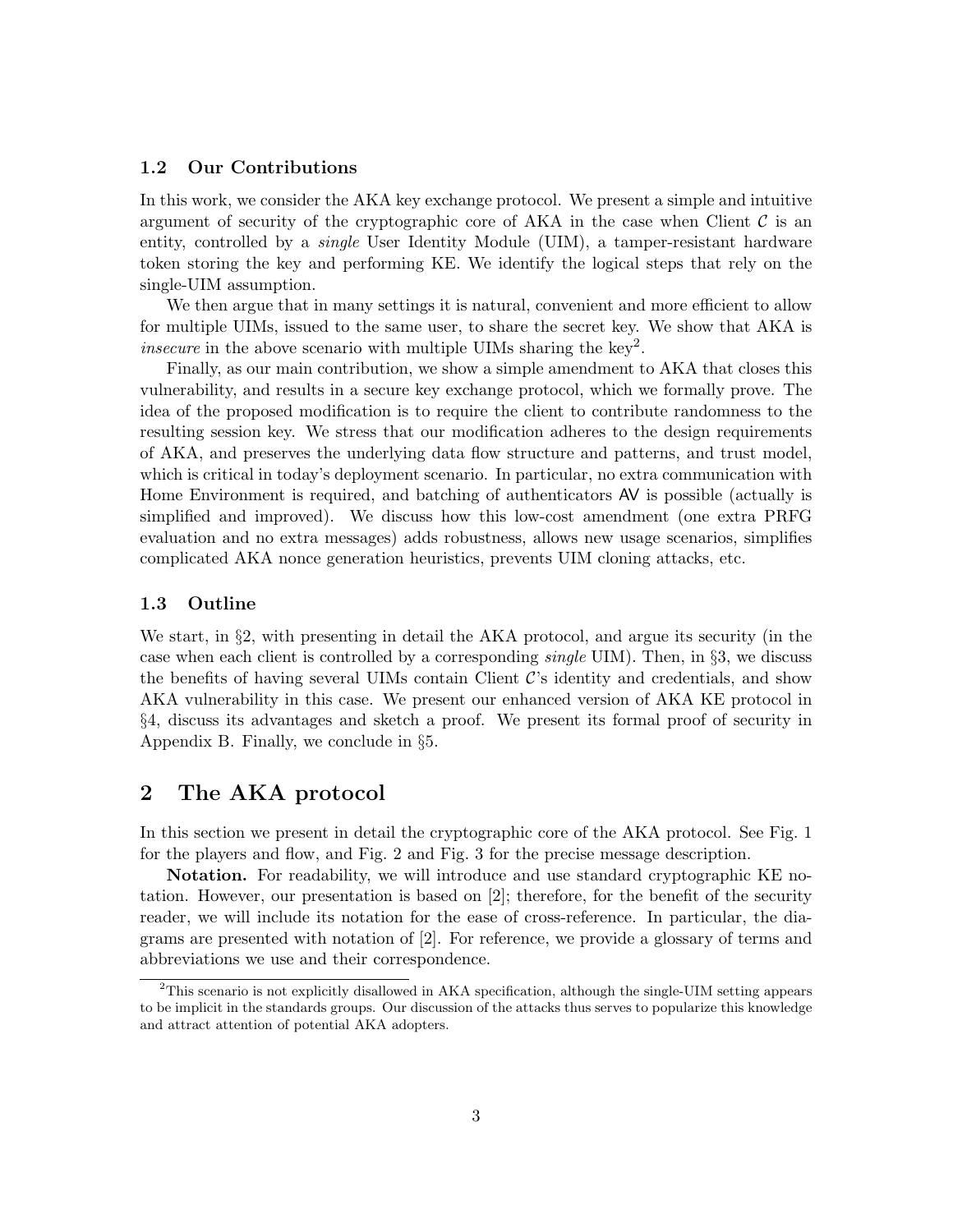Table 1: Glossary of terms and abbreviations

| Table 1. Globbary of terms and abbitionable                                                    |                                           |  |  |  |
|------------------------------------------------------------------------------------------------|-------------------------------------------|--|--|--|
| UIM (User Identity Module) – tamper-proof token $\Box$ PSK (Pre-shared secret key)             |                                           |  |  |  |
| AV (Authentication Vector) – auth. data given to $S \parallel SN$ (Serving Network) – server S |                                           |  |  |  |
| HE (Home Environment) – key server $\mathcal{KS}$                                              | MS (Mobile Station) – client $\mathcal C$ |  |  |  |



Figure 1: AKA Flow (HELLOs and other details omitted. See §2 for notation.)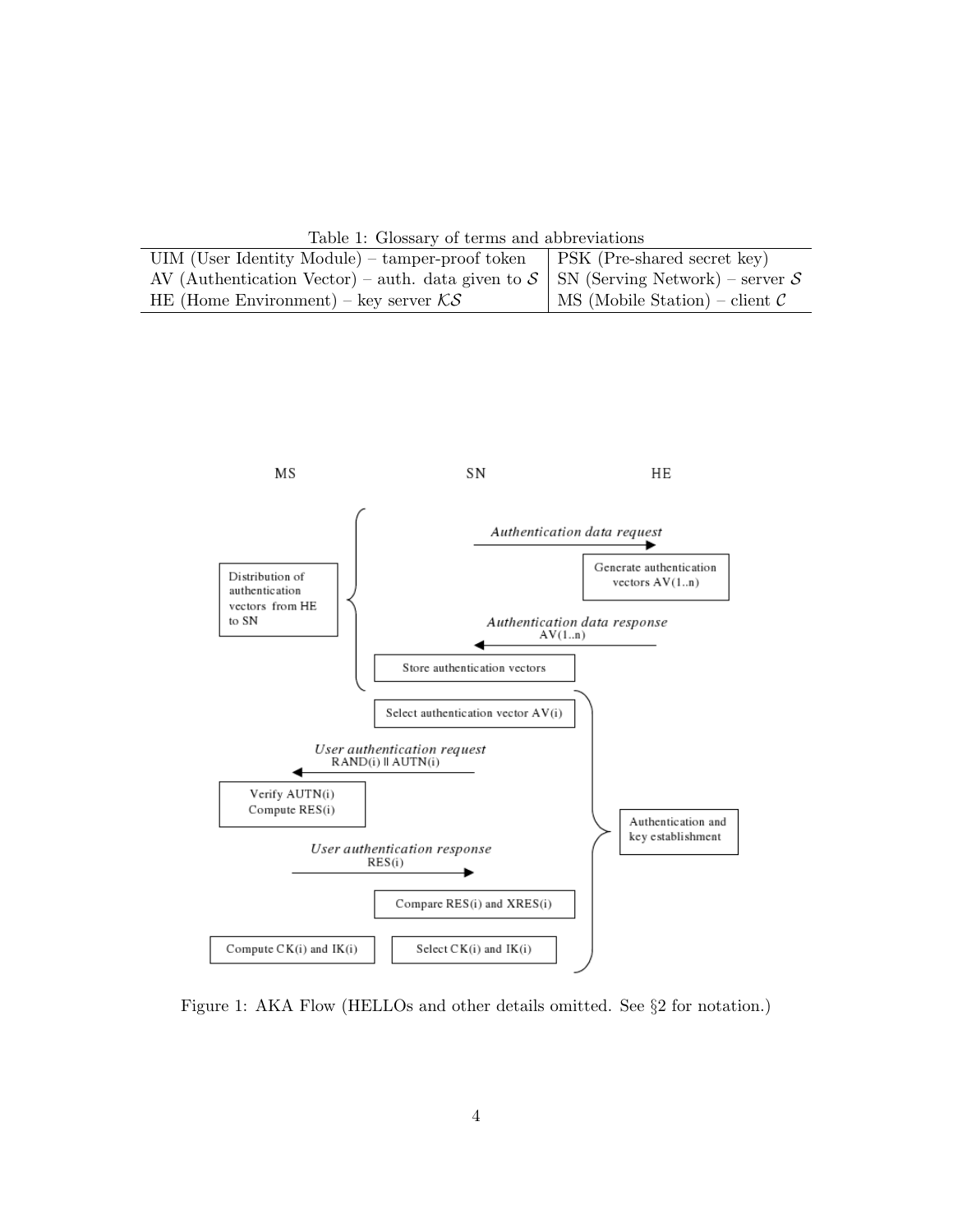#### 2.1 Players, Credentials, and Communication Flow

Players. There are three participants in AKA:

- 1. Client C (i.e., mobile phone, called Mobile Station (MS) in [2] and Peer in [4]) is the party initiating the exchange. In the wireless context,  $\mathcal C$  is usually a MS requesting to be authenticated and granted access to a resource.  $\mathcal C$  possesses a secret key k which is the basis for authentication.
- 2. Key Server  $(KS)$  (called Home Environment (HE) in [2]). This player is C's server (in the wireless context, it is the service provider), who had issued  $\mathcal{C}$ 's key k (usually on a secure User Identity Module (UIM)), and securely stores k. Key Server does not directly exchange keys or authenticate  $\mathcal{C}$ , but facilitates this process by giving one-time credentials to Server (described next).
- 3. Server  $\mathcal{S}(\text{called Serving Network (SN) in } [2])$  is the party who directly interacts with and establishes a secure channel with the Client C. In the wireless context, S grants  $\mathcal C$ access to resource (network visited while roaming). As noted,  $\mathcal{C}$ 's credentials (i.e. key k) is not issued by  $\mathcal{S}$ , and are unknown to him. Instead,  $\mathcal{S}$  receives (possibly batched) one-time authentication vectors AV from Key Server.

**Credentials.** Key exchange in AKA is based on Pre-shared Secret Key (PSK)  $k$ . The key is issued by Key Server to client  $C$ ; thus both  $\mathcal{KS}$  and  $\mathcal{C}$  have k. We stress that the server S does not have access to k; instead he receives (as needed, possibly batched) one-time authentication vectors AV from Key Server, which allows  $\mathcal S$  and  $\mathcal C$  to mutually authenticate and share a session key.

Trust Relationships. Server and Key Server trust each other and are assumed to have established a secure channel. We do not discuss how authentication vectors are delivered to S; we assume this is done in a timely and secure manner. S and C, on the other hand, do not a priori trust each other; it is the goal of KE to establish a secure channel only if parties possess matching credentials.

**Data Flow.** Upon client's initiation of KE, S contacts  $\mathcal{KS}$  and obtains the authentication vector AV (usually, he would have done this in advance). AV (formally presented in the next section), is a vector, consisting of a challenge for  $C$ , an expected response, auxiliary security data, and session keys to be used in case of successful authentication. AV's cannot be reused; to enable multiple logins,  $\mathcal{KS}$  sends several AV's, indexed by the sequence number. (It is critical that S contacts  $\mathcal{KS}$  as infrequently as possible, due to unacceptable (minuteslong) delays in current deployments. This imposes a rigid requirement on communication patterns; in particular, Client-generated messages (e.g., nonce) cannot be forwarded to  $\mathcal{KS}$ .)

 $\mathcal S$  then sends AV's challenge (consisting of a random nonce RAND and its authenticator AUTN) to  $\mathcal{C}$ .  $\mathcal{C}$  uses AUTN and his key k to confirm that the challenge indeed came from  $\mathcal{KS}$ . If so, C computes the session keys, computes and sends back response RES, and is ready to securely communicate with  $S$ . S receives C's response and compares it with expected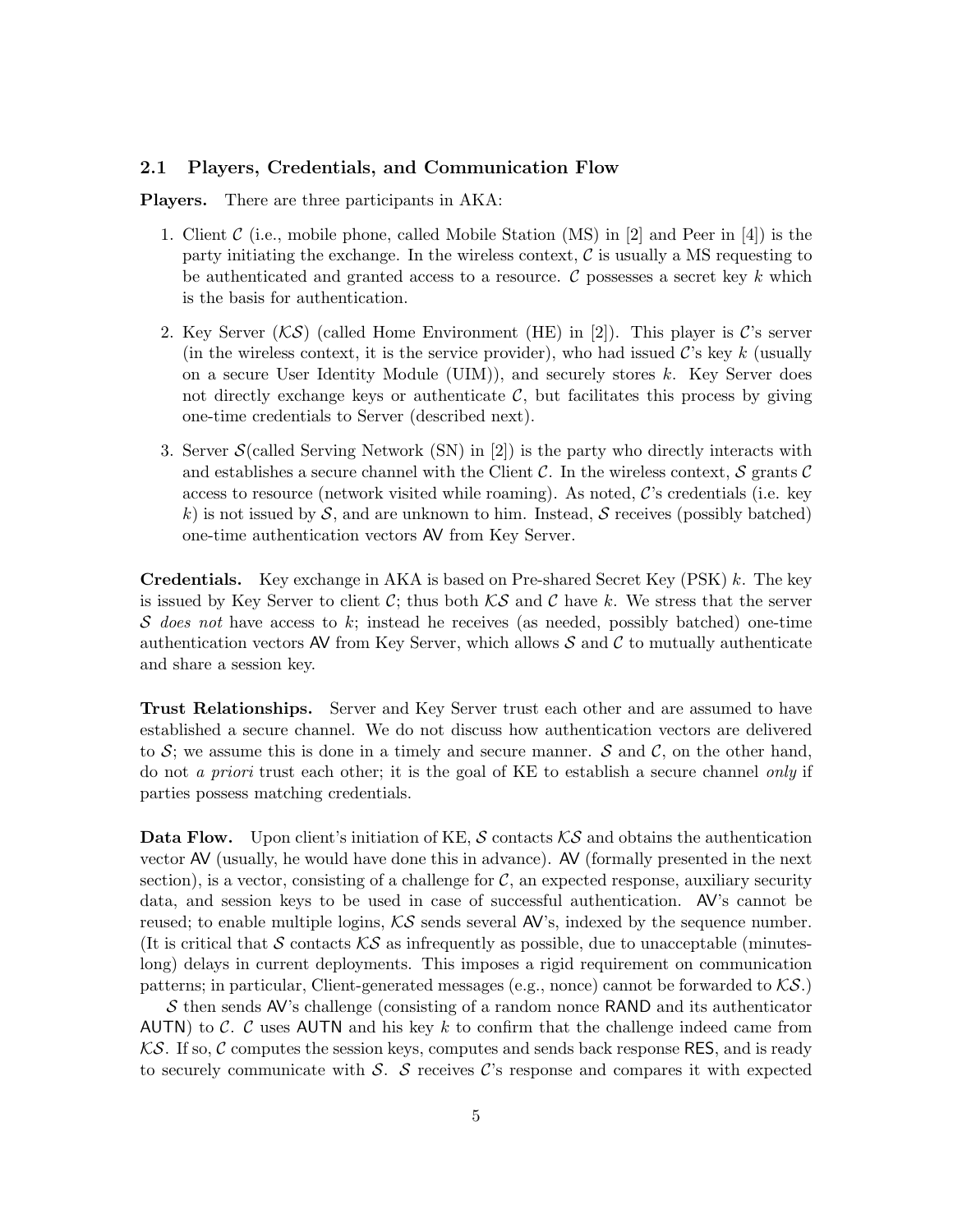response XRES, which was sent by  $\mathcal{KS}$  as part of AV. If RES=XRES, S uses session keys received as part of AV for communication with  $\mathcal{C}$ .

We do not discuss error handling and other lower level details in this presentation.

### 2.2 Authentication and Session Key Derivation

In this section, we present in detail the contents of the exchanged messages, and informally argue the security of AKA in the case when each  $\mathcal C$  is a *single entity*, such as a securely issued UIM.





As mentioned above, we do not discuss the security of the channel between  $\mathcal{KS}$  and  $\mathcal{S}$ ; we assume that the adversary cannot read or interfere with this channel. We concentrate on the channel in control of the adversary – the network (or air) connecting  $S$  and  $C$ .

Construction of messages referred to in Fig. 1 and discussed in §2.1, are discussed below and graphically shown on Fig. 2 and Fig. 3.

AV is computed as follows.

First,  $\mathcal{KS}$  generates a fresh sequence number SQN and a random challenge RAND<sup>3</sup>.  $SQN$  is used to keep track of the usage of the one-time AVs, and to help  $C$  detect and reject replays. SQN need not be sequential; [2] discusses (somewhat involved) selection strategies which allow efficient tracking and re-synchronization in case of failures, which is beyond the scope of this paper. AMF, the Authentication Management Field, is used to select technical parameters, such as timeout values; its use is not relevant for our analysis of the core of AKA.

 ${}^{3}\text{In}$  [2], depending on the occurrence in text, RAND is required to be either "random" or "unpredictable". We note that actually a weaker requirement of freshness is sufficient when derivation functions  $f_i$  are pseudorandom (e.g., AES).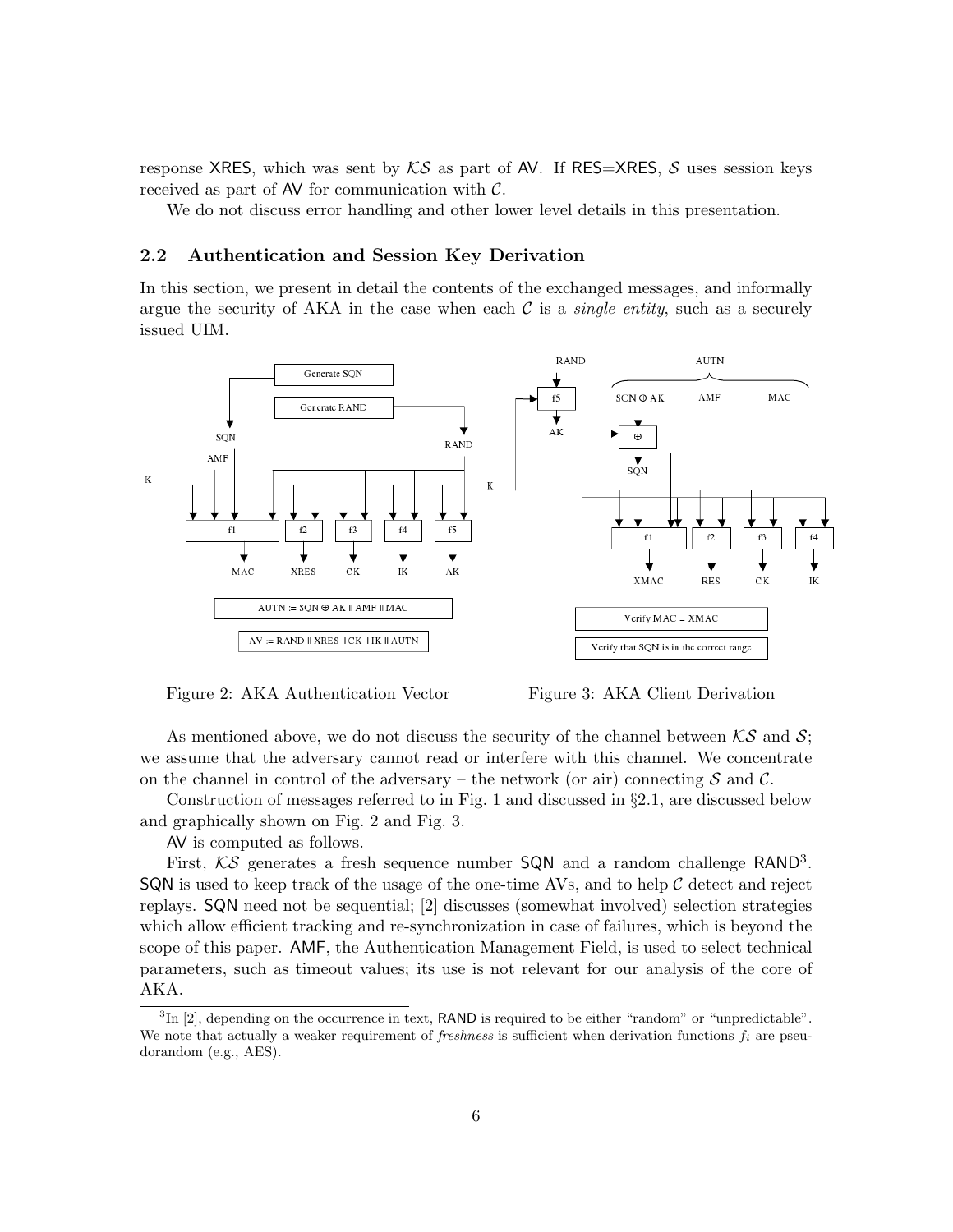Then, XRES, CK, IK, AK, AUTN and MAC are derived from PSK k, SQN, RAND, and AMF using message authentication functions  $f_1, f_2$  and key derivation functions  $f_3, ..., f_5$ . We note that security properties of  $f_1, ..., f_5$  are stated insufficiently formally in  $[2]^4$ . For simplicity, we assume stronger properties of  $f_1, ..., f_5$ , namely that they are *pseudorandom*. One can think of these functions as AES evaluated on the argument prefixed with the index of the function, e.g.  $f_i(x) = AES(i, x)$ . Following the existing notation, we keep the functions  $f_1, ..., f_5$  in our presentation.

The derivation proceeds as follows (illustrated on Fig. 2).

- message authentication code MAC  $\mathsf{MAC} = f_{1_k}(\mathsf{SQN} \parallel \mathsf{RAND} \parallel \mathsf{AMF})$
- an expected response  ${\sf XRES}\!=f_{2_k}({\sf RAND})$
- cipher key  $CK = f_{3_k}(RAND)$
- integrity key  $IK = f_{4_k}(RAND)$
- anonymity key  $AK = f_{5_k}(RAND)$
- authentication token  $AUTN = SQN \oplus AK \parallel AMF \parallel MAC$

Here, CK and IK are the keys to be used in the event of successful authentication. The use of AK is optional, and when its generating function  $f_5$  is non-zero, AK is used for hiding the sequence number. We do not consider this option, and set  $f_5 = 0$ , as it is not relevant to the security of AKA core.

Finally, authentication vector AV is the concatenation  $AV =$  RAND  $||$  XRES  $||$  CK  $||$  IK  $||$  AUTN.

Client's computation. C receives<sup>5</sup> RAND and AUTN = SQN || AMF || MAC. (Recall, AMF is not essential for AKA core security). Since  $\mathcal C$  has possession of the same PSK k that was used in the derivation of  $AV, C$  is able to derive the respective values: response RES, CK, IK, and expected MAC XMAC, as shown on Fig. 3. Then  $C$  verifies that the received MAC equals to expected MAC (MAC= XMAC) and checks that the sequence number SQN is within the expected (heuristically specified) range. If the checks pass,  $\mathcal C$  sends his final

<sup>&</sup>lt;sup>4</sup>In particular, message authentication function  $f_2$ , used in the computation of XRES, is allowed to be truncated. We note that, depending on the MAC function, truncation may completely remove its security properties. This is because standard definition of MAC allow for portions of the MAC output to be irrelevant (e.g. always set to 0). Clearly, truncating MAC, leaving only the predictable zeros allows for easy MAC forgery.

<sup>&</sup>lt;sup>5</sup>Recall we considering the case when  $AK = 0$ .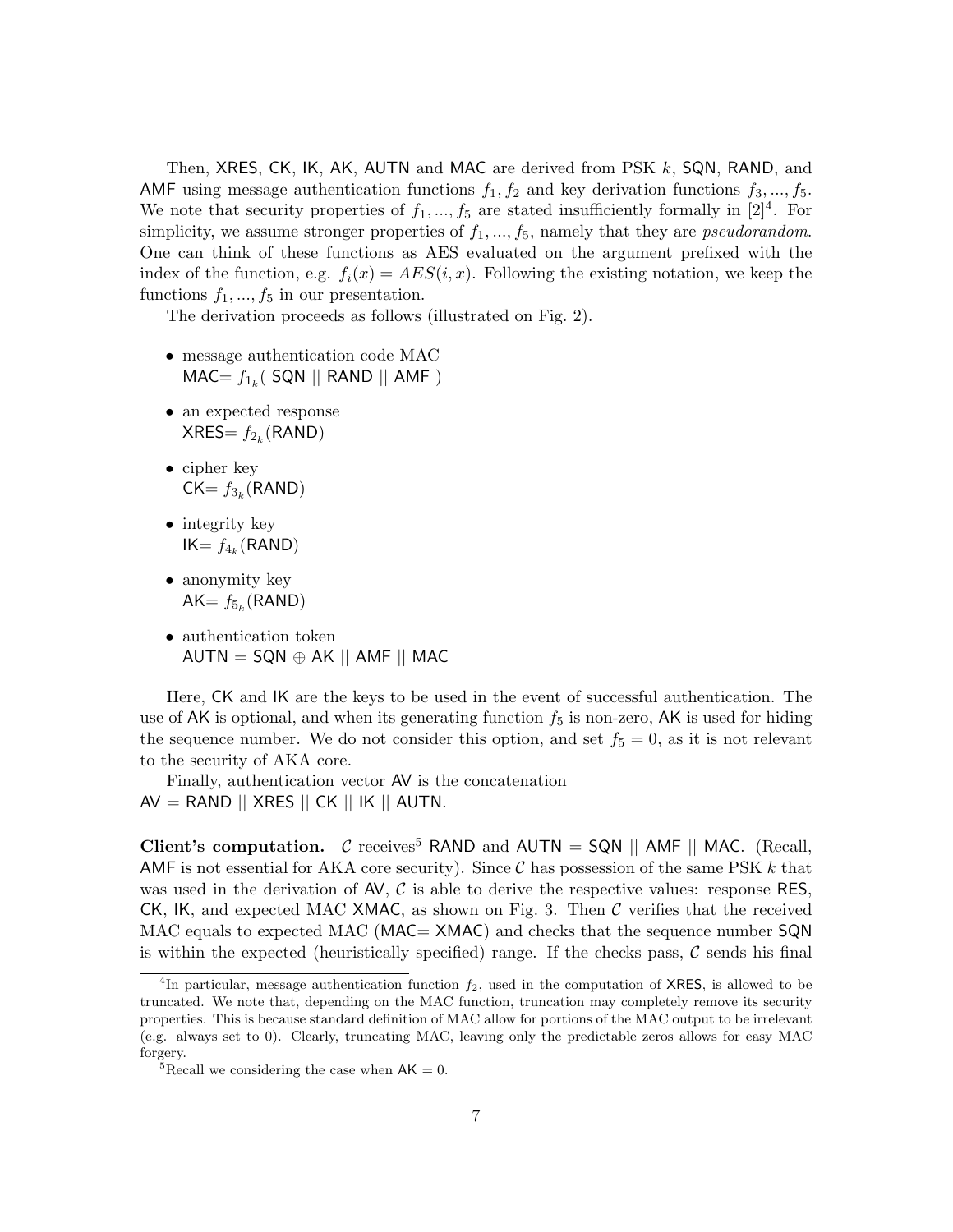response RES to  $S$ , considers that AKA succeeded, and starts using CK and IK that he derived.

**Server's computation.** S receives C's response RES; if RES = XRES, S considers that AKA succeeded, and starts using  $CK$  and  $IK$  that he received from  $KS$ .

This completes the description of the cryptographic core of the AKA key exchange.

#### 2.2.1 Security Argument

We present an intuitive argument of security of AKA in the case when each  $\mathcal C$  is a *single* entity, such as a securely issued UIM. This informal analysis also serves the purpose of identifying the logical steps that use the single-UIM assumption. For simplicity, we assume that each function  $f_i$  used is pseudorandom. The analysis of the actual  $AKA$ , which relies on MAC, is almost identical.

We proceed with the message flow of AKA, and first consider  $\mathcal C$  and his actions. Consider the case when C accepts. (Otherwise C simply aborts without outputting anything, and, as is easy to see, the adversary  $A$  cannot gain from this. The only information leaked to  $A$  here is the pattern of failures, which he can predict by himself based on the messages he delivers to C.) We first observe that the adversary A cannot have obtained from  $\mathcal{KS}, \mathcal{S}$  or C two vectors AV with the same RAND but different  $SQN$ . Since C accepted, C must have verified the freshness of SQN (that is that  $C$  had not received AV with this SQN before<sup>6</sup>). We can now see that RAND received by C is fresh and indeed generated by  $\mathcal{KS}$  in the AV with SQN<sup>7</sup>. That is, with overwhelming probability, this RAND had not been used by  $\mathcal{KS}$  in other AV's, and it is not replayed<sup>8</sup> or forged by the adversary  $A$ . This follows from the unforgeability of PRF (or MAC, if we assume  $f_1$  is a secure MAC, as is done in [2]). Indeed, suppose to the contrary,  $\mathcal C$  accepted a RAND, SQN pair delivered by  $\mathcal A$  which was not generated by  $\mathcal{KS}$ . Then A must have broken the PRF/MAC property of  $f_1$ , by generating a MAC on a new message, since  $\mathcal C$  must have verified and accepted MAC.

At this point, we know that S and C share the same RAND. Thus RES = XRES and S and C compute the same IK and CK. Further, RAND is fresh<sup>9</sup>, that is, A had not seen  $f_{i_k}$ (RAND). Then, even though A knows RAND, learning anything about  $XRES = f_{2_k}(RAND)$  or  $CK =$  $f_{3_k}(\text{RAND})$  or  $\text{IK} = f_{4_k}(\text{RAND})$ , implies that A can break the pseudorandomness properties of  $f_i$  (is thus considered impossible).

Now C computes and sends out  $RES = f_{2_k}(RAND)$ . Both C and S had agreed on random and unknown to  $A$  session keys. Now, the most damage  $A$  can do is interfere with the delivery of RES to  $S$ , preventing the establishment of the secure channel. However this

<sup>&</sup>lt;sup>6</sup>Here is where the assumption of a single instance of C is critical. If C is allowed to be instantiated, e.g., on two devices, freshness cannot be guaranteed.

<sup>&</sup>lt;sup>7</sup>We are also guaranteed that the AMF received by C was generated by  $\mathcal{KS}$  in the same AV as RAND and SQN. However, we are not addressing the AMF issues in this work, and will not discuss this further.

<sup>&</sup>lt;sup>8</sup>Here the assumption of a single instance of C comes in again. If C is allowed to be instantiated, e.g., on two devices, then replays are possible, since both devices will accept the same sequence number SQN.

<sup>&</sup>lt;sup>9</sup>Again, provided that C is instantiated on a *single* device, and the adversary A thus did not replay the AV.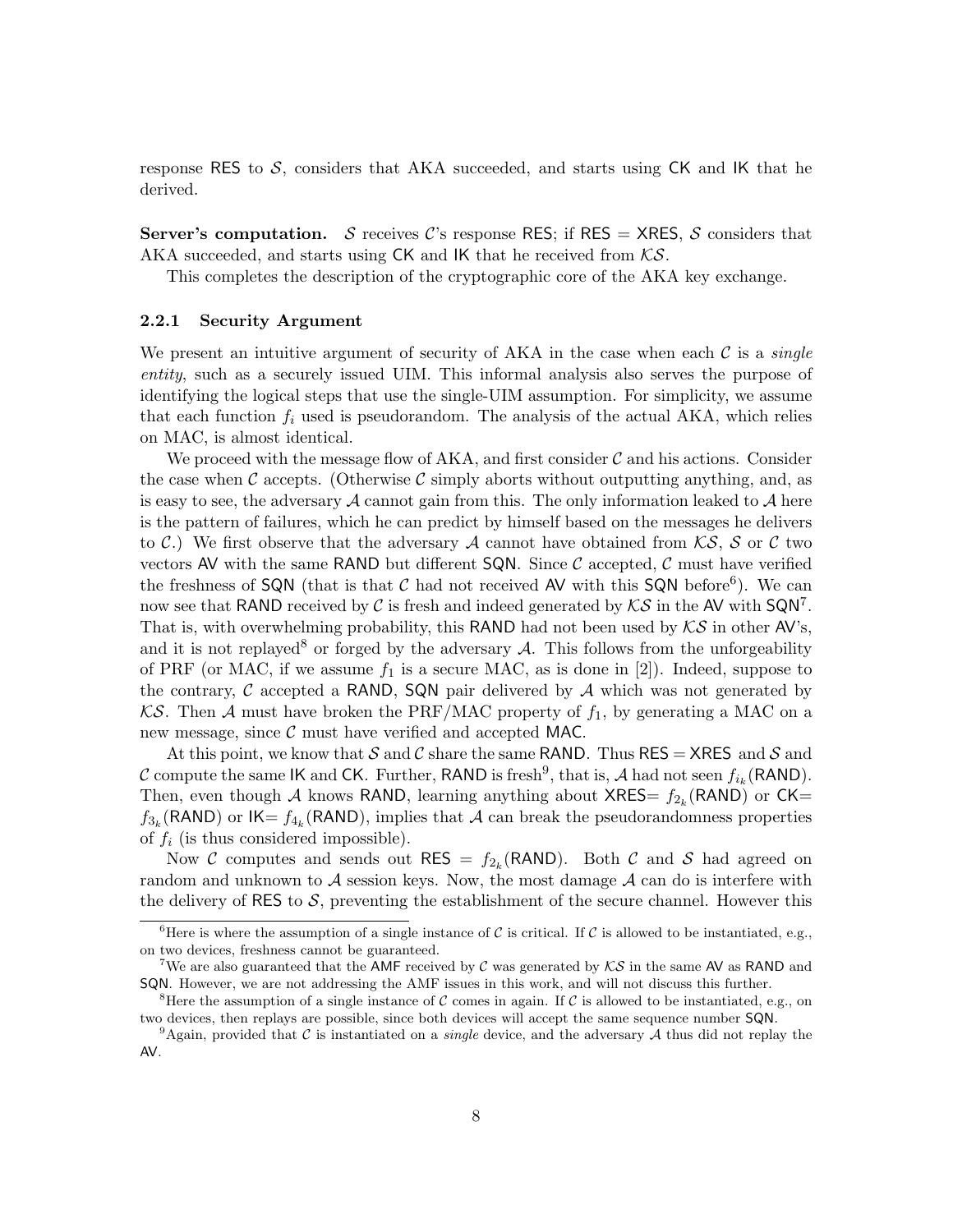is not considered a vulnerability in KE, since the same effect can be achieved, e.g., by  $\mathcal A$ simply jamming the communication channels.

Security Proof. We note that the above security argument can be transformed into a formal proof of security. There are two things that need to be done. First, we need to give a definition of security in the setting with a single-UIM client. Such definition can be derived from existing KE definitions (e.g.,  $[11, 6, 7, 10]$ ) by carefully restricting instance creation in the ideal worlds (simulation-based) or the games (indistinguishability-based) of the definitions. Then, we can transform our argument into a proof based on the proposed definition. We defer these technically involved steps as future work.

# 3 Multi-UIM setting and AKA vulnerabilities

We start with justifying the setting where the client  $\mathcal C$  would possess several devices provisioned with the same PSK (let's call it the *multi-UIM setting*).

Today, service providers aim to engage the customers as much as possible, and offer bundled services, such as triple play (phone, internet, TV). It is easy to imagine that the next step is to allow customers to have a number of devices, such as laptop, phone, camera, etc., to use the service.

We first observe that it is convenient to decouple the user (i.e. subscriber) from the device (as done, e.g., by GSM and the WiMAX Forum [1]). This allows attractive business scenarios, where one customer may have several subscriptions, and use several devices (e.g., laptop, phone, camera, etc. in case of WiMAX). The convenience factor for the user is that the devices are all linked in one plan, and the service is not linked to the device, but rather to the subscriber identity. A person should be able, e.g., to borrow or buy a new device, plug in his UIM card, and use it. The devices often need to be "swappable", as is done today with the removable UIM cards. The UIM cards should not be tied to the type of service (TV, phone, etc.), but should be interchangeable and mainly serve to authenticate the customer.

In cases as above, it may be convenient (although, of course, not absolutely necessary) to employ multi-UIMs (i.e., UIMs issued to the same  $\mathcal C$  and initialized with the same PSK). Issuing several identical UIM cards to the customer is convenient to the user and the service provider, and it brings significant efficiency gains, as described next.

Convenience and efficiency gains with multi-UIM. Clearly, this ensures the swappability as described above, and the associated convenience for the customer. We note that this feature can be emulated by issuing UIMs with different keys, and  $\mathcal{KS}$  linking them to the customer's account and keeping track of all the keys. This is a feasible replacement, which, however, comes at a cost. Firstly,  $\mathcal{KS}$  must keep track of and securely store a much larger number of keys (a factor of 5 to 10 in the near future, depending on the average number of devices per user). Secure storage is expensive, and this is a significant penalty. Further, generating and delivering batched AV is much more convenient with the multi-UIMs, since any of the AV's generated for the customer would work. In contrast, if each of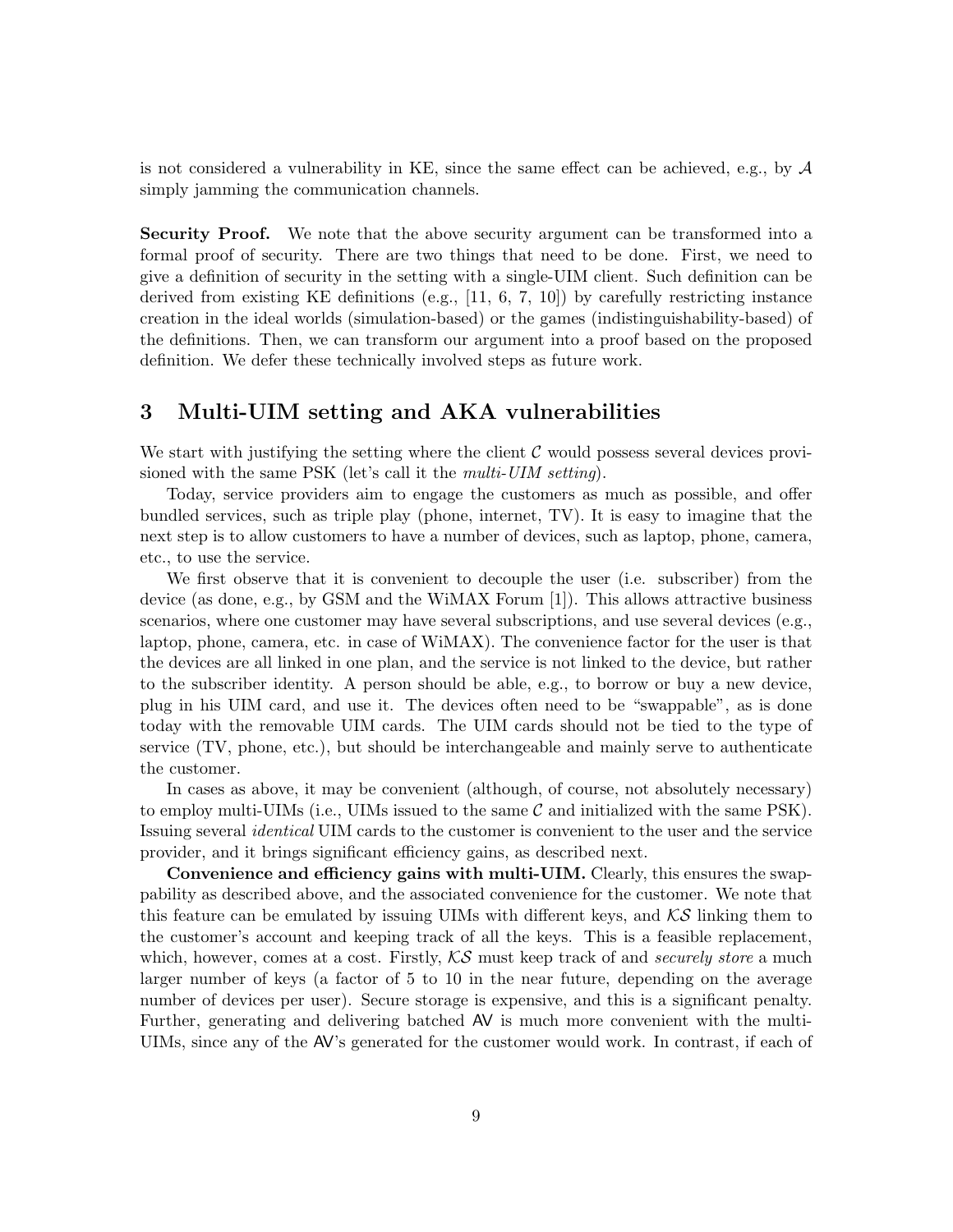customer's UIMs has a separate key, a separate AV must be requested and delivered to  $S$ , causing latencies, additional network load, and increased  $\mathcal S$  storage.

### 3.1 Multi-UIM vulnerabilities of AKA

As already noted, in  $AKA$ ,  $C$  does not contribute randomness to the resulting session key, and instead relies on the freshness of  $SQN$ , which can only be guaranteed if  $PSK k$  is stored securely on a UIM and only a *single* UIM is issued per customer identity. At the same time, as discussed above, employing multiple UIMs keyed with the same PSK  $k$  is often convenient and more efficient.

Because AKA Client contributes no randomness, the session key is entirely determined by the RAND (and its authenticator AUTN) sent by server. We now show two simple attacks on AKA deployment in the multi-UIM scenario, i.e. if there are two instances (e.g., devices) of  $\mathcal C$  using the same PSK.

Denote by  $C_1$  and  $C_2$  the two instances/devices of C sharing the same PSK k.

Attack scenario 1.  $C_1$  and  $C_2$  both wish to connect to the network.  $C_1$  initiates the exchange, and, as prescribed by AKA, S sends RAND, AUTN to  $C_1$ , which  $C_1$  receives, and the adversary A overhears.  $\mathcal{C}_2$  initiates the exchange, which A blocks from S. Instead, A replays the RAND, AUTN message to  $\mathcal{C}_2$ . At this time, both devices  $\mathcal{C}_1$  and  $\mathcal{C}_2$  derive the same session keys  $CK,$ K, but they both think they are talking to S. Carefully forwarding (presumably secured) messages sent between the two devices and the server may allow  $\mathcal A$  to create unintended transactions on  $\mathcal{C}$ 's account. For example, if the transaction performed on  $C_1$  involves a debit on the account maintained by  $C_1$ 's UIM, the adversary A replaying this transaction to  $\mathcal{C}_2$  (possible, since  $\mathcal{C}_2$  has the same session key as  $\mathcal{C}_1$ ) may effect a corresponding debit on  $C_2$ 's UIM – clearly an unintended transaction and a successful attack.

**Attack scenario** 2. The above attack is strengthened if the adversary  $\mathcal A$  borrows (or captures or remotely compromises) one of C's devices containing the PSK k (say,  $C_2$ ). By good engineering practices, PSK  $k$  is securely stored on UIM, which it never leaves. Thus, with k unavailable to A a secure system should guarantee that the compromised device  $\mathcal{C}_2$ should not help A compromise other devices (e.g.,  $\mathcal{C}_1$ ) or their sessions.

Not so with using AKA in this scenario. Indeed, the session keys produced by the UIM are exported into the main memory of the device, which  $A$  can exploit by performing an attack similar to described above. A simply overhears RAND, AUTN destined to  $C_1$ , and forwards it to the UIM in his control. As prescribed by AKA, A's UIM will generate and export to the device session keys  $CK, IK$ , which are the same keys generated on  $C_1$ . Clearly, the adversary A is now in control of the (presumably) secure session established between  $\mathcal S$ and  $C_1$ .

We stress that this attack is especially dangerous if user's devices have different degrees of confidence. Then, the attacker, by remotely hacking an unimportant and weakly protected device, such as child's laptop, may gain access to a high-confidence device on the same account, such as parent's smart phone.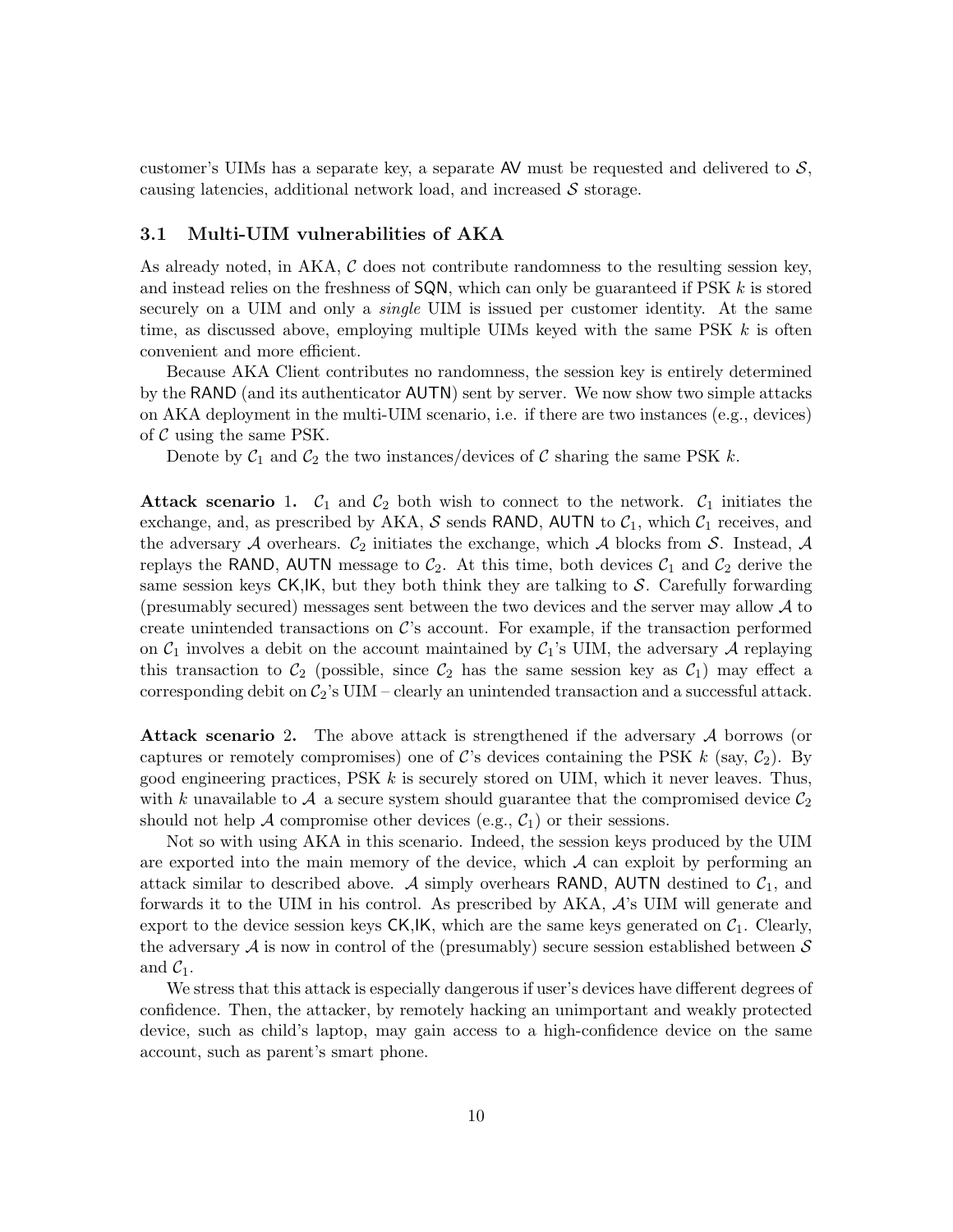# 4 Secure Multi-UIM AKA

In this section we present our main contribution  $-$  a simple and efficient AKA security enhancement for the multi-UIM case. We formally prove security of our protocol; in particular, we close the multi-UIM vulnerability. The idea of the enhancement is to have the client  $\mathcal{C}$ 's UIM(s) generate and contribute their randomness to the session key, in a way that preserves AKA message flow.

The most natural (and sufficient!) method to do it is to use the already established CK,IK as intermediate keys only, and derive the session keys based on randomness sampled by UIM. For example the actual session keys could be  $CK' = f_{CK}(RANDC)$ ,  $IK' = f_{IK}(RANDC)$ , where RANDC  $\in_R \{0,1\}^n$  is sampled by UIM. Now, C could simply send RANDC to S to enable server-side derivation. We note that it is critical that UIM never exports to the device anything other than the final session keys.

Intuitively, security now holds since only the parties who possess CK,IK are able to derive the session key by evaluating the prescribed derivation function keyed with CK,IK on argument RANDC. These parties are the (authorized)  $\mathcal C$  (his UIM sampled RANDC and evaluated on it), and  $S$ , who is given CK,IK by  $\mathcal{KS}$ . The adversary  $\mathcal A$  is not able to compute session keys  $CK'$ ,  $IK'$ , even if he compromised C's additional devices, since UIMs of these devices only evaluate derivation functions on the arguments they (UIM's) sample themselves.

Next, we present our protocol in detail, and give intuition for its security. We present a formal proof of security in the Appendix.

#### 4.1 The formal Multi-AKA Protocol

The protocol, informally presented above, demonstrates the step that we need to take to achieve security in the multi-UIM setting. This protocol can be naturally simplified and optimized, which we do in this section. Importantly, we keep the message structure, efficiency, and features of the original AKA protocol.

We observe that there is no need to include two derived keys  $(CK,IK)$  into AV. One derivation key KD computed from PSK  $k$  and RAND is sufficient to derive CK and IK to be used in the (now secure) session. One simple optimization we perform is using just one key KD in place of CK,IK in AV.

Let  $f_1, F, F1, F2$  be pseudorandom function generators, such as  $\text{AES}^{10}$ .

### Protocol 1 Multi-AKA

1. As follows from the above discussion and examples, in Multi-AKA, KS will not send the session keys  $CK,$  IK to S in the AV. Instead, KS will send to S the session derivation key KD, which is derived from PSK k and the AV's randomness RAND: KD  $=F_k(\text{RAND})$ . MAC is computed by KS as before: MAC=  $f_{1_k}(\text{SQN} \parallel \text{RAND} \parallel \text{AMF})$ 

<sup>&</sup>lt;sup>10</sup>As already discussed above, these functions can either be different functions, or the same function such as AES. In the latter case, we must ensure differentiation of the evaluation of the functions, e.g. by prepending the (AES) argument with a function-unique prefix.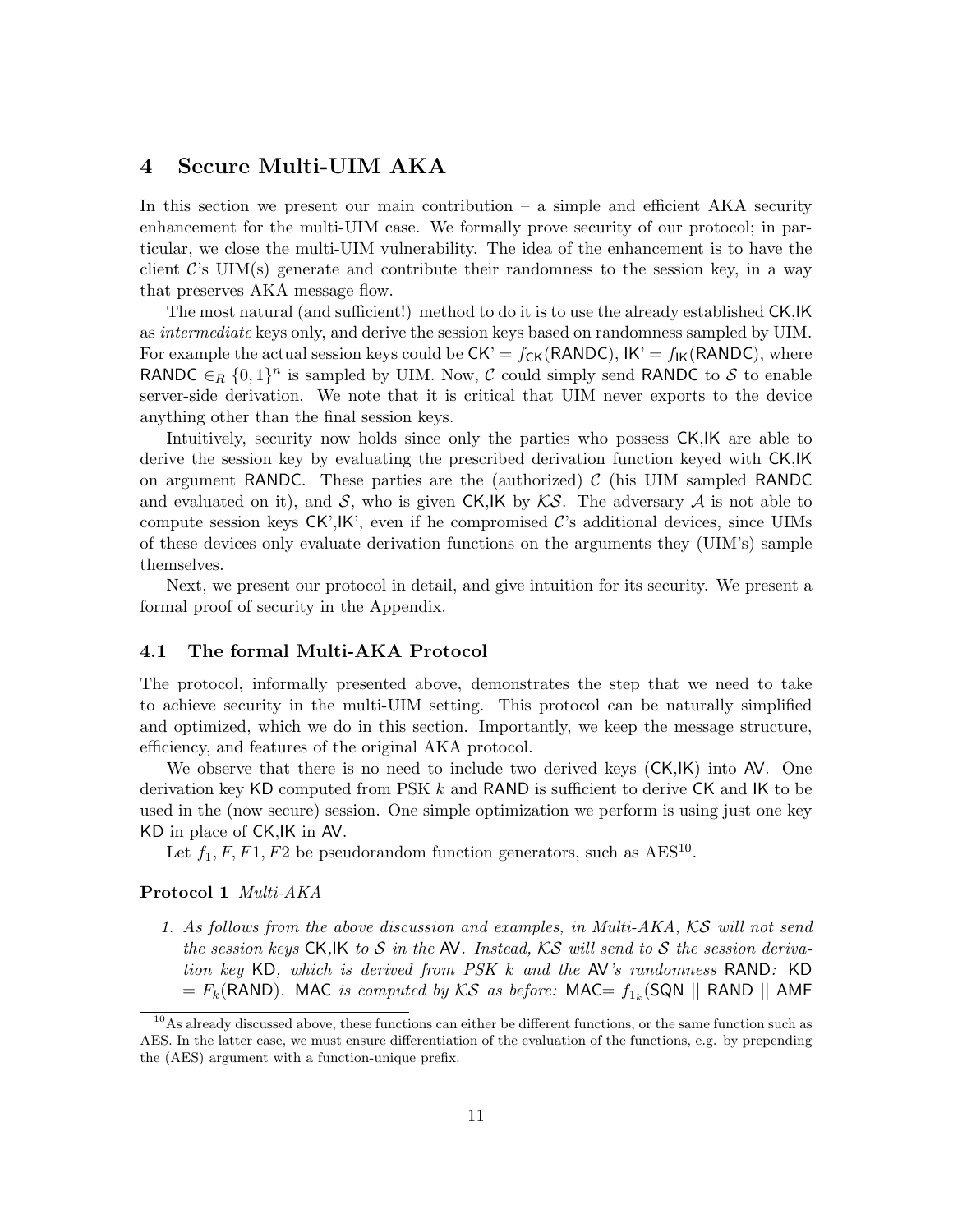

Figure 4: Multi-AKA Authentication vector

). XRES is omitted since S will compute it itself based on  $KD$  and  $C$ 's randomness. AUTN is computed as before (AUTN = SQN || AMF || MAC)<sup>11</sup>, and AV is set to AV  $=$  RAND || KD || AUTN. This step is illustrated on Fig. 4.

- 2. Upon C's request for authentication, S forwards RAND and AUTN to C. C verifies MAC as in AKA, and, if successful, proceeds as follows. First, it computes his version of the derivation key KD =  $F_k(RAND)$ . Then C samples random RANDC and computes RES  $= F_{\text{KD}}(RANDC)$ . C also computes  $CK = F1_{\text{KD}}(RANDC)$ , and  $IK = F2_{\text{KD}}(RANDC)$ . Then C sends RANDC and RES to S and is ready to communicate over a channel secured by session keys CK, K. This step is illustrated on Fig. 5.
- 3. Upon receipt from C the pair RANDC and RES, S proceeds as follows. He first computes  $XRES = F<sub>KD</sub>(RANDC)$ , and checks that  $XRES = RES$ . If so, S derives (and uses) the session keys  $CK = F1_{KD}(RANDC)$ , and  $IK = F2_{KD}(RANDC)$ . This step is illustrated on Fig. 6.

Remark: All actions of C are performed on a UIM, and only the resulting keys  $CK,$  IK are exported outside of the UIM.

### 4.2 Security Argument and Claim

The security proof of Multi-AKA is actually simpler than that of AKA presented above in §2.2.1. The main reason is that with both S and C contributing randomness to session keys, message replays don't matter, since they *always* result in the generation of *unrelated* keys, which cannot help the adversary  $A$  in attacking other sessions.

<sup>&</sup>lt;sup>11</sup>Recall, we set  $AK = 0$ .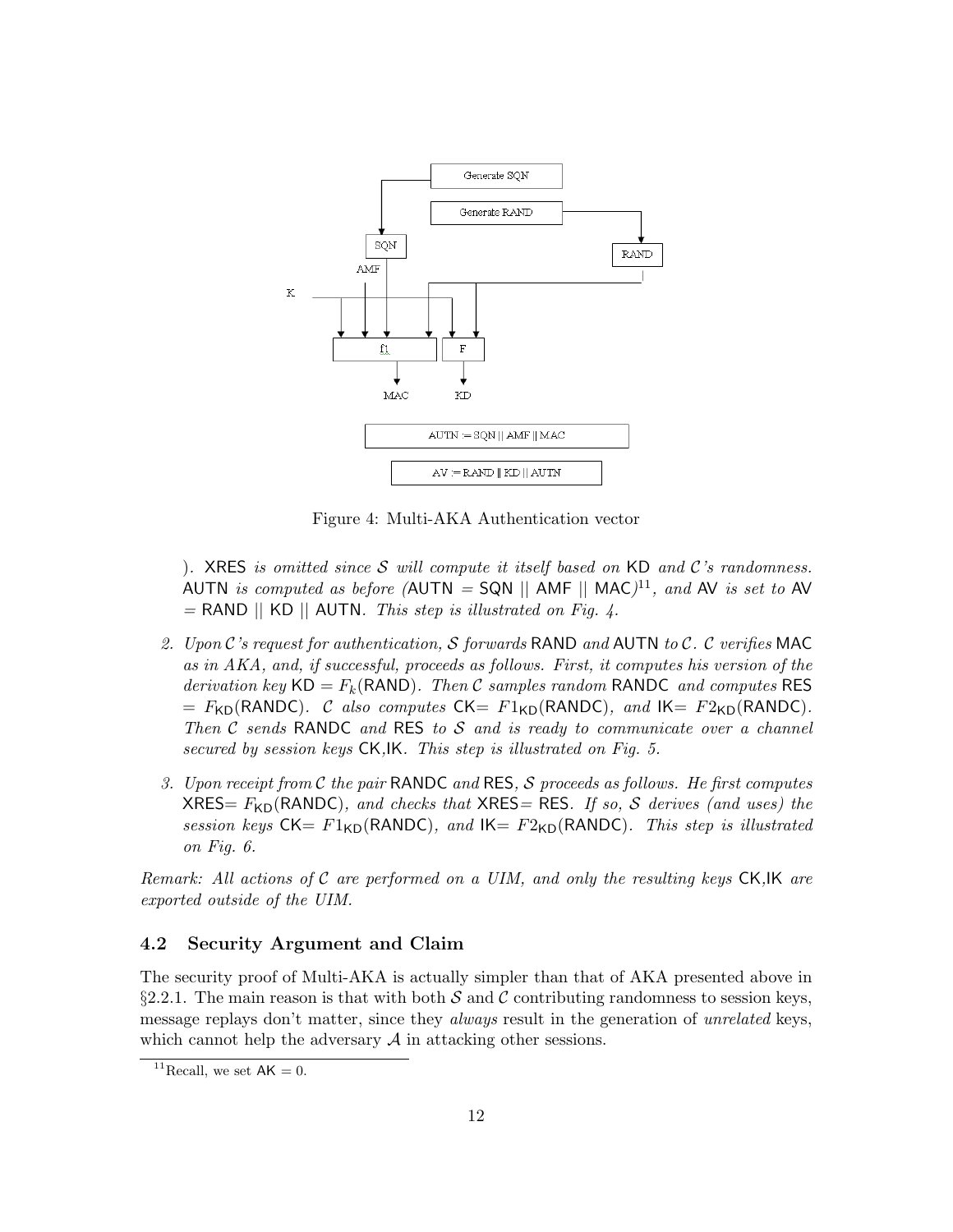

Figure 5: Multi-AKA Client Computation Figure 6: Multi-AKA Server Computation

We proceed with the message flow of Multi-AKA, and first consider  $\mathcal C$  and his actions. Consider the case when  $\mathcal C$  accepts (otherwise  $\mathcal C$  simply aborts without outputting anything, and, as is easy to see, the adversary  $A$  cannot gain from this. The only information leaked to A here is the pattern of failures, which he can predict by himself based on the messages he delivers to  $\mathcal{C}$ .) We first observe that S cannot have received from  $\mathcal{KS}$  two vectors AV with the same RAND but different SQN (this is because the probability of collision of two randomly sampled RAND values is negligible). Therefore, there cannot be two instances of S that generated the same KD. We note that A can cause different instances of C (e.g.,  $C_1$  and  $C_2$ ) to generate the same KD simply by replaying S's message. However, it is easy to see that even in the case when A controls one of client's instances (say,  $C_1$ ), the session keys CK, <sup>IK</sup> output by  $C_2$  cannot be predicted by A, due to the security (namely, pseudorandomness) properties of the function used to generate the keys. This also means that  $\mathcal A$  cannot arrange for secure channels between unintended parties (e.g., as in our attacks in §3.1, where  $S$  shared session key with two clients). Here, it is critical that UIMs do not export intermediate keys  $(KD)$  into the main memory of the device<sup>12</sup>.

Similarly, A cannot learn server keys or mismatch server secure channels (e.g., as in our attacks in §3.1). This is because, firstly, intermediate keys KD generated by any player are

<sup>&</sup>lt;sup>12</sup>If in fact KD was exported, then A could trivially compute the session key established by  $C_2$ : CK=  $F1_{KD}$ (RANDC).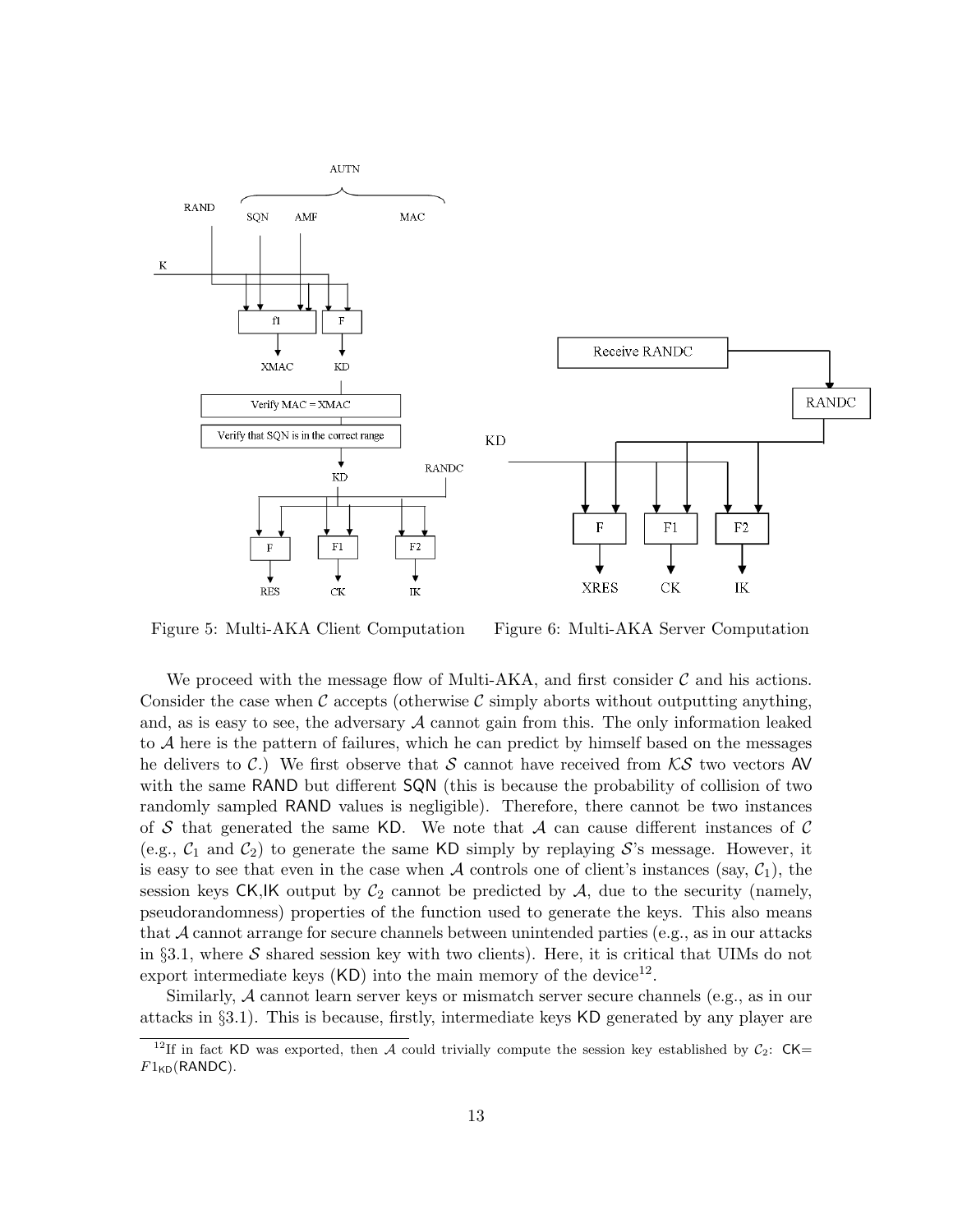unpredictable to  $\mathcal{A}$ . Further, as noted above, no two servers use the same KD, and thus replaying client's response to  $S$  will cause a verification failure.

Above discussion leads to the following theorem:

**Theorem 1** Protocol 1 (Multi-AKA) is a secure key exchange protocol. In particular, it remains secure if the adversary A corrupts one or more of  $\mathcal{C}'$ 's instances (devices), but does not get access inside the UIM executing the protocol.

We approach the proof of Theorem 1 as follows. First, we further abstract away the non-essential messages and concepts and leave only the core message exchange. Then we recall a KE definition (derived from a more general definition of [10]), and prove security of the abstracted protocol with respect to that definition. Finally, it is easy to see that this implies the statement of Theorem 1.

We present a formal proof of security in the Appendix.

### 4.3 Practical Implications and Considerations

We mention several practical implications of our proposed protocol. First, as can be seen by direct inspection of our abstracted protocol (Appendix §B), we do not use SQN at all. This means that (at least some of) the complicated heuristics associated with the state maintenance can be avoided or simplified. Further, the persistent AKA problem of UIM cloning goes away in the following sense. Of course, a cloned UIM would be able to access the resource as well as the legitimate UIM, however, he would not be able to mount manin-the-middle attacks on the legitimate UIM's connection.

Revocation. At the first glance, the issue of revocation would become significantly more complex, since all of  $\mathcal{C}$ 's UIMs share the same key. However, this does not appear to pose any problems, for the following reasons. One revocation solution can use broadcast encryption techniques, and, upon  $\mathcal{C}$ 's request, simply update the keys of legitimate UIMs, while excluding the stolen ones. We note, that this would require each UIM storing a small number of keys, depending on the maximum number of user's devices. Other solutions could use out-of-band secure channel (e.g., telephone conversation with an agent or a separately protected web control page) to obtain PIN(s) required to refresh the keys of the authorized UIMs. During refresh, short authenticated string (SAS)-based techniques [12] may prove helpful.

### 4.4 Performance

As it is easy to see, the costs of added security that we propose are negligible. The final tally would depend on the exact instantiations, but our core protocol has only one (1) additional PRFG evaluation by  $S$ , as he now needs to compute XRES himself (however, this offloads the corresponding operation on  $\mathcal{KS}$ . We do not further calculate these costs, since they are negligible compared to AKA communication costs, in terms of energy consumption and time.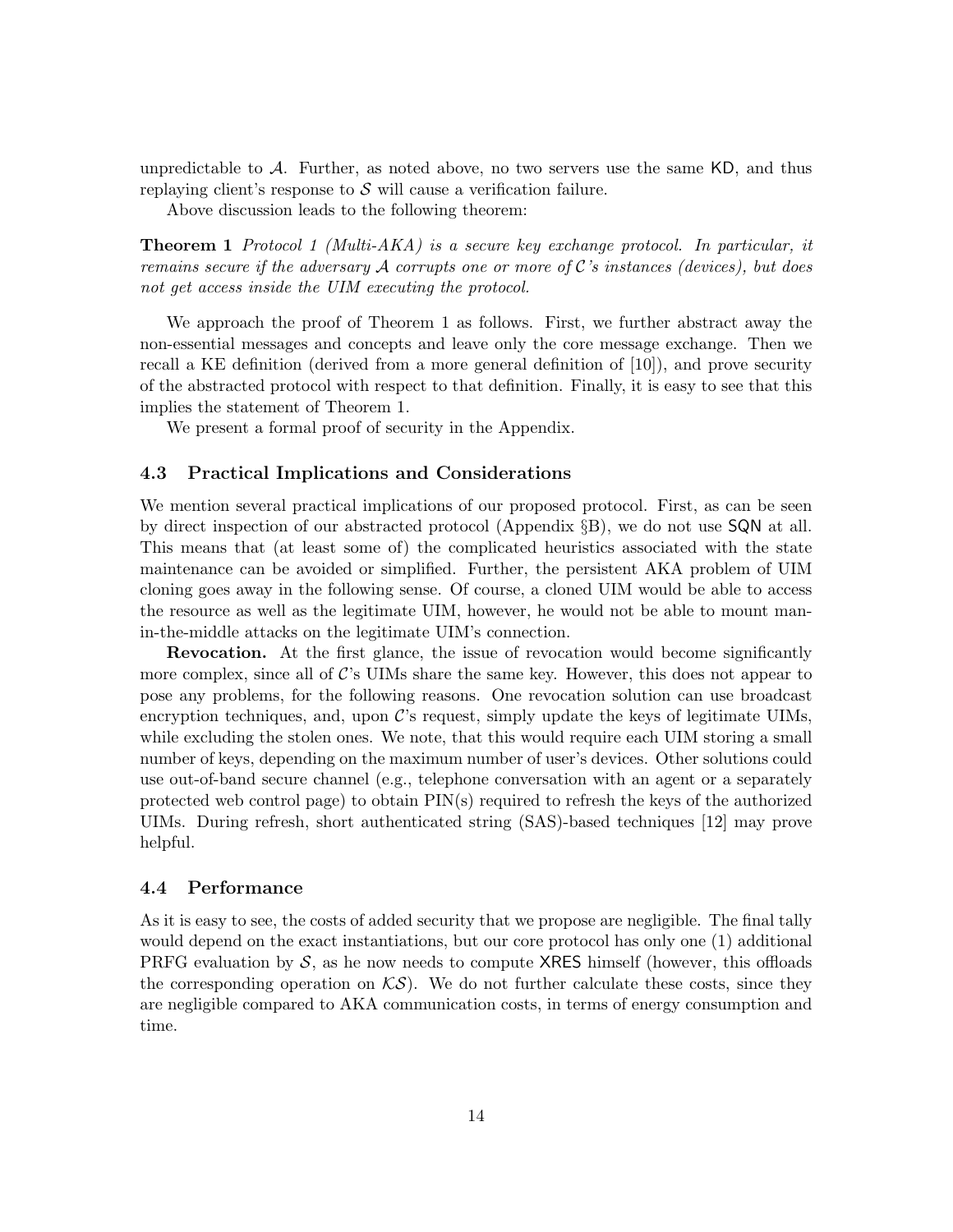## 5 Conclusion

We considered a widely used AKA protocol and the issue of its reliance on the uniqueness of the tamper-resistant module, UIM, holding user's key. We presented the intuition for security of AKA in this setting. We noted that issuing multiple UIMs to the user, all of which hold the same user's key is appealing for UIM interchangeability, and allows for protocol efficiency improvement, such as better reuse of authenticating data and reduction of required secure storage.

As AKA turns out to be insecure in this setting, we presented a security enhancement of AKA, along with a formal proof of security. Our protocol has negligible performance premium, and is more robust than AKA, while adhering to AKA design goals. Its robustness offers avenues for simplifications of AKA heuristics. We believe our protocol may be a worthy upgrade for AKA and a candidate for more general scenarios.

Acknowledgements. I would like to thank anonymous reviewers of this paper for many valuable comments, and Simon Mizikovsky for our initial discussion about AKA.

# References

- [1] WiMAX Forum. http://www.wimaxforum.org/.
- [2] 3rd Generation Partnership Project. 3GPP Technical Specification 3GPP TS 33.102 V7.1.0: "Technical Specification Group Services and System Aspects; 3G Security; Security Architecture (Release 7)", December 2006.
- [3] 3rd Generation Partnership Project. 3GPP Techical Report TR 33.902: "Formal Analysis of the 3G Authentication Protocol", March 2001. http://www.3gpp.org/ftp/ Specs/html-info/33902.htm.
- [4] J. Arkko and H. Haverinen. IETF Network Working Group: Extensible Authentication Protocol Method for 3rd Generation Authentication and Key Agreement (EAP-AKA). RFC 4187, January 2006. http://tools.ietf.org/html/rfc4187.
- [5] Michael Burrows, Martin Abadi, and Roger Needham. A logic of authentication. ACM Trans. Comput. Syst., 8(1):18–36, 1990.
- [6] Ran Canetti and Hugo Krawczyk. Analysis of key-exchange protocols and their use for building secure channels. In Advances in Cryptology – EUROCRYPT 2001, volume 2045 of LNCS, pages 453–474, London, UK, 2001. Springer.
- [7] Ran Canetti and Hugo Krawczyk. Universally composable notions of key exchange and secure channels. In Advances in Cryptology – EUROCRYPT 2002, volume 2332 of LNCS, pages 337–351, London, UK, 2002. Springer.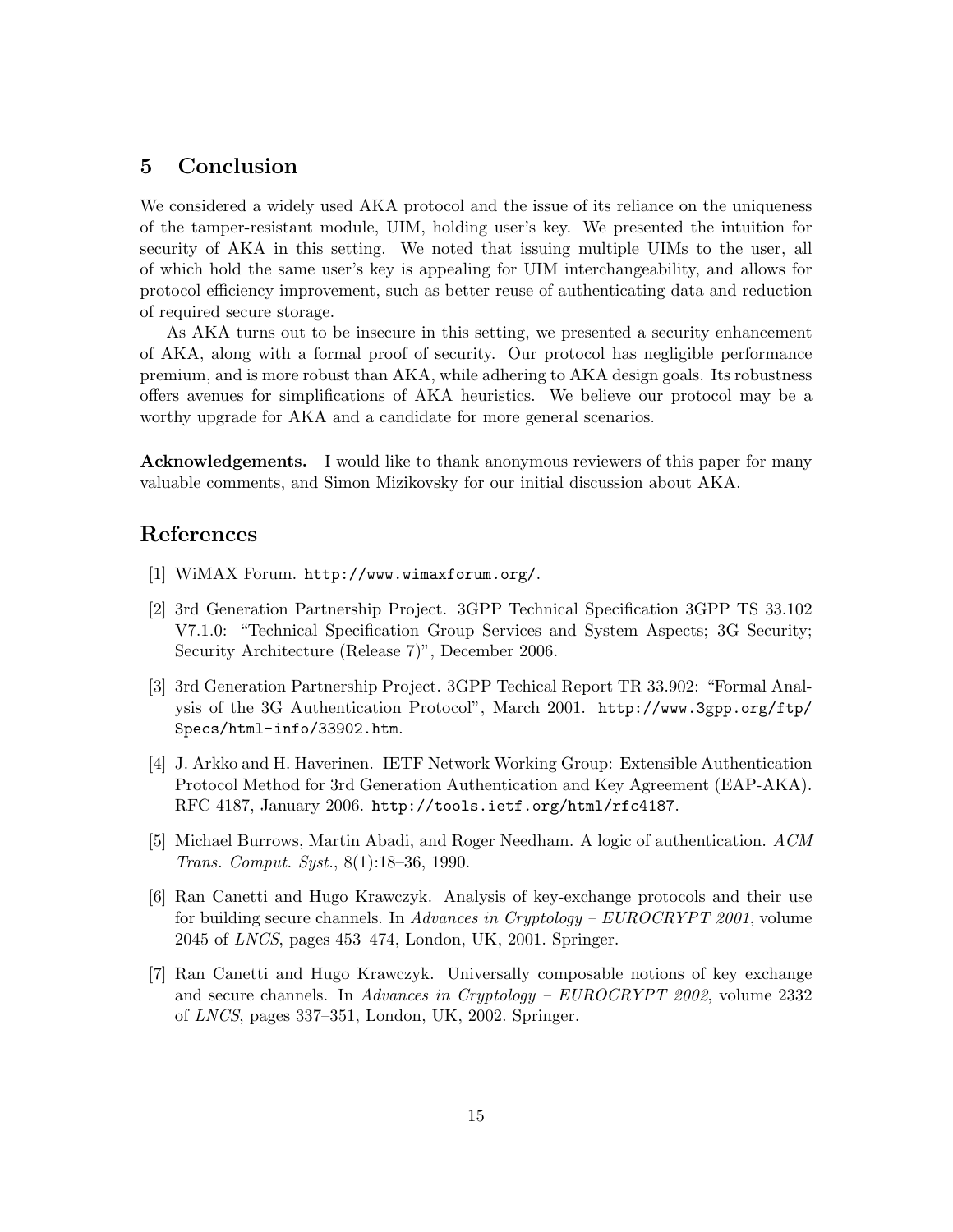- [8] Vladimir Kolesnikov. A security enhancement and proof for Authentication and Key Agreement (AKA). In 7th Conference on Security and Cryptography for Networks, SCN 2010, 2010.
- [9] Vladimir Kolesnikov and Charles Rackoff. Key exchange using passwords and long keys. In Theory of Cryptography, TCC 2006, volume 3876 of LNCS, pages 100–119. Springer, 2006.
- [10] Vladimir Kolesnikov and Charles Rackoff. Password mistyping in two-factorauthenticated key exchange. In ICALP (2), pages 702–714, 2008.
- [11] Victor Shoup. On formal models for secure key exchange. Technical Report RZ 3120 (#93166), IBM, 1999.
- [12] Serge Vaudenay. Secure communications over insecure channels based on short authenticated strings. In Advances in Cryptology – CRYPTO 2005, volume 3621, pages 309–326, 2005.
- [13] Muxiang Zhang and Yuguang Fang. Security analysis and enhancements of 3gpp authentication and key agreement protocol. IEEE Transactions on Wireless Communications, 4:734–742, 2005.

# A Definition of Security of KE

In this section, we present the definition of security we use in our proofs. This definition is a natural adaptation (actually, simplification) of the definitions of Kolesnikov and Rackoff [9, 10]. The latter definitions consider a substantially more general setting of multi-factor authenticated KE, where parties possess both long and short keys (e.g. PSK and passwords). The definitions of [9, 10] have the graceful degradation property, that is, a compromise of some of the keys results in the security level accorded by the remaining key(s). Naturally (also indirectly implied in [9, 10]), omitting the use of short keys results in the definition for our setting.

While one can use one of several KE definitions, we found game-based definition to be the simplest to use. For completeness and the formalization of discussion, we now present the adapted definition that we will use.

We denote by  $C_i^S$  the *i*-th instance of client C who wants to talk to (some instance of) server S.  $S_j^C$  is defined symmetrically.

KE definitions rely on the notion of partners to specify what constitutes an attack. Informally, two instances of players are partners, if they establish a secure channel. Syntactically, we define partners as follows.

**Definition 1** We say that an instance  $C_i^S$  of a client C and an instance  $S_j^C$  of a server S are partners, if they have output the same session id sid.

Session id sid is an additional (somewhat artificial) output of KE, which need not be used in real execution, but which is needed for syntactic manipulations in the proof. We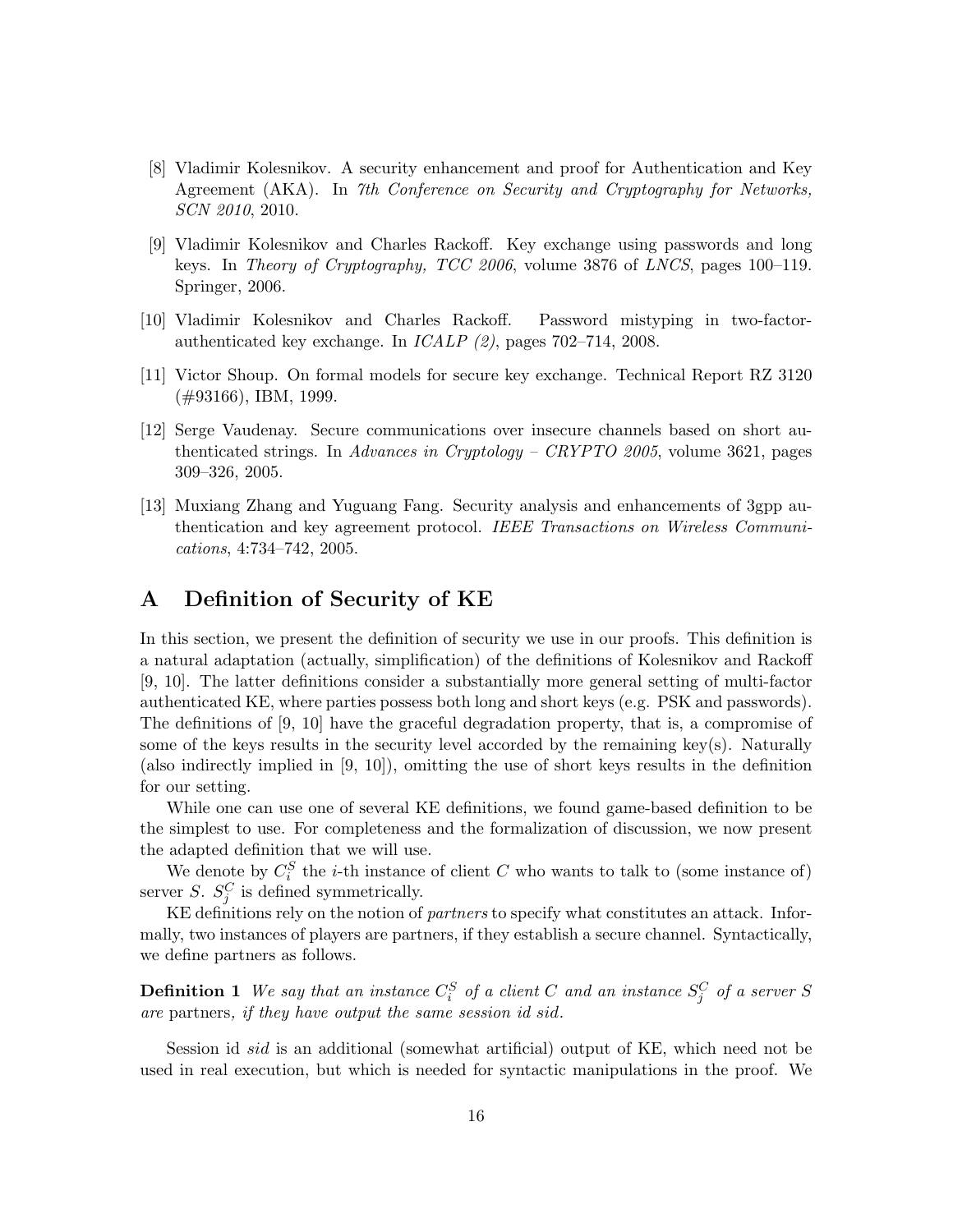omit the detailed discussion of the need of *sid* and refer the interested reader to literature, e.g., [9, 10] for additional information.

We start by presenting the KE game, which model attacks of a real-life adversary. Recall, we do not address the security aspects of the server (SN in AKA) receiving the authenticating credentials from the key server  $\mathcal{KS}$ ; we assume this is done in a secure manner, e.g. using pre-established channels.

**Game KE.** An honest server S is created. Adv then runs players by executing steps 1-6 multiple times, in any order:

- 1. Adv creates an honest client C. C is registered with S, and a randomly chosen key is set up and associated with C. Only one honest client can be created.
- 2. Adv creates a corrupt client  $B^i$ . A randomly chosen key is set up and associated with  $B_i$ .
- 3. Adv creates an instance  $C_i$  of the honest client C.  $C_i$  is given (secretly from Adv) as input the key associated with C.
- 4. Adv creates an instance  $S_j$  of the honest server S.  $S_j$  is given (secretly from Adv) as input the partner client's  $key^{13}$ .
- 5. Adv delivers a message m to an honest party instance. The instance immediately responds with a reply (by giving it to Adv) and/or, terminates and outputs the result (a sid and either the session key, or the failure symbol  $\perp$ ) according to the protocol. Adv learns only the sid part of the output.
- 6. Adv "opens" any successfully completed and checked honest instance then he is given the session key output of that instance.

Then Adv asks for a challenge on an instance of an honest player.

The challenge of instance  $S_j^C$  of the server S is handled as follows.  $S_j^C$ , who has been instantiated to talk to the honest client C, must have completed and output a session key. The challenge is, equiprobably, either the key output by  $S_j^C$  or a random string of the same length. Adv must not have opened  $S_j^C$  or a partner of  $S_j^C$ , and is not allowed to do it in the future.

The challenge of instance  $C_j^S$  of the client C is handled symmetrically.

Then Adv continues to run the game as before (execute steps 2-6). Finally, Adv outputs a single bit b which denotes Adv's guess at whether the challenge string was random. Adv wins if he makes a correct guess, and loses otherwise. Adv cannot "withdraw" from a challenge, and must produce his guess.

The above game is almost sufficient for security definition. The only remaining technical aspect is the enforcement of non-triviality. We need to prevent improper partnering (e.g. players unnecessarily outputting same sid). Recall, Adv is not allowed to challenge parties whose partner has been opened; SID ensures that  $Adv$  is not unfairly restricted. We handle this by introducing the following game

 $^{13}\rm{O}$  ther authenticating credentials may be given instead, such as KD in the AKA setting.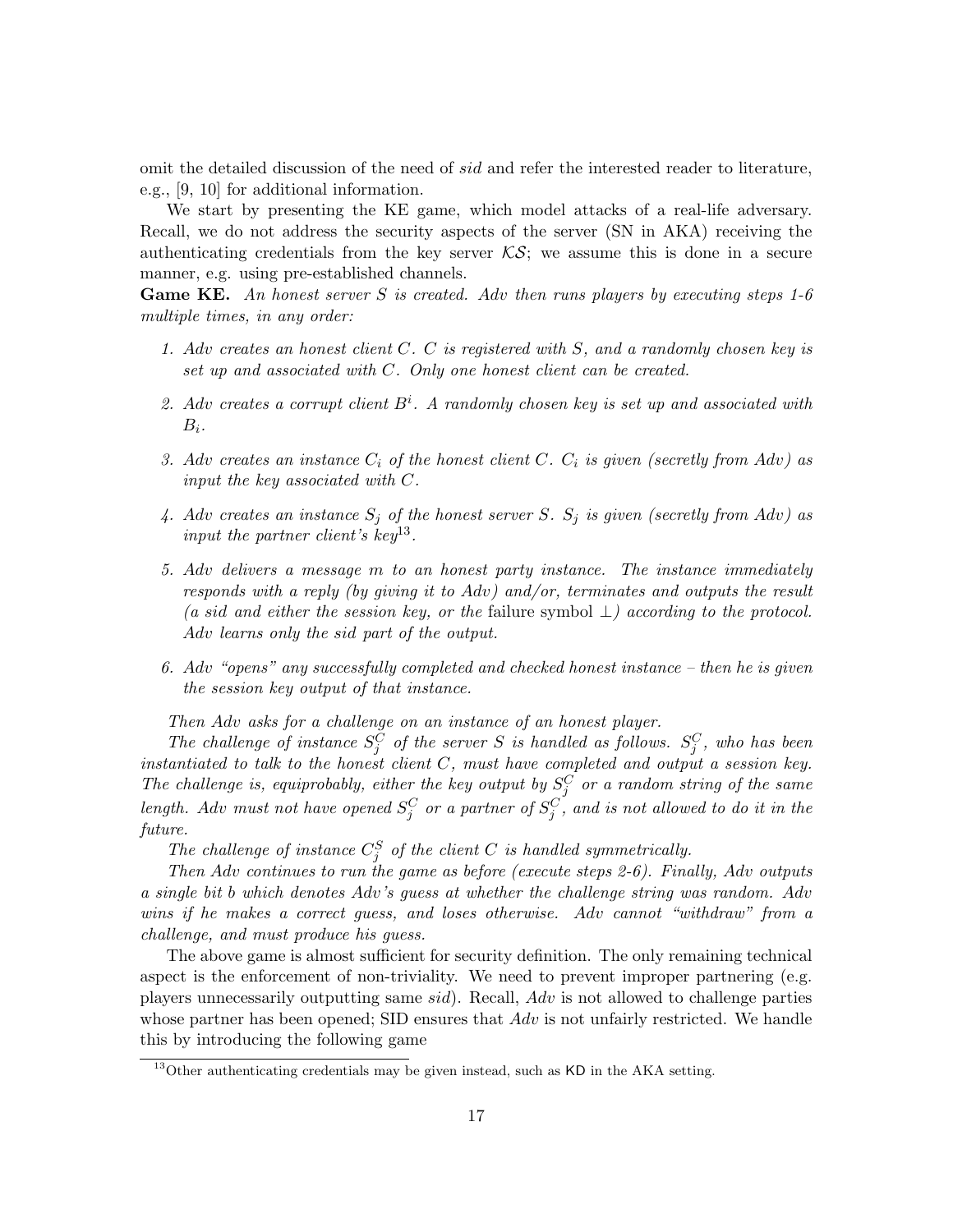Game SID is derived from game KE by adjusting the win condition. Adv does not ask for (nor answers) the challenge. Adv wins if any two honest partners output different session keys.

Note, SID allows for one (or both) of the partners to output a failure symbol. Adv only wins if two successfully completed parties output different session keys.

We are now ready to present the definition.

**Definition 2** We say that a key exchange protocol  $\Pi$  is secure, if for every polytime adversaries  $Adv_1$ ,  $Adv_{sid}$  playing games KE and SID, their probabilities of winning (over the randomness used by the adversaries, all players and generation algorithms) is at most only negligibly (in security parameter  $n$ ) better than:

- $\bullet$  1/2, for KE,
- $\bullet$  0, for SID.

# B Theorem Statement and Proof of Security of Protocol 1

We now formally state and prove the security theorem of our proposed Protocol 1.

For simplicity, we consider only the core of the protocols, leaving out the non-securityessential messages, and slightly rearrange the PRFG calls in a natural way. It is clear that the following Protocol 2 represents Protocol 1, and the latter is secure if so is the former. We will thus consider and prove security of the following protocol.

| <b>Protocol 2</b> (Essential message exchange of Protocol 1) |  |  |  |  |  |  |  |
|--------------------------------------------------------------|--|--|--|--|--|--|--|
|--------------------------------------------------------------|--|--|--|--|--|--|--|

| $S^C$                                 |                                  | $C^S$                           |
|---------------------------------------|----------------------------------|---------------------------------|
| given $r \in_R \{0,1\}^n$ ,           |                                  | given k                         |
| $KD = F_k(1, r),$                     |                                  |                                 |
| $\mathsf{MAC} = F_k(2, r)$            |                                  |                                 |
|                                       | r, MAC $\rightarrow$             |                                 |
|                                       |                                  | <i>verify</i> MAC = $F_k(2, r)$ |
|                                       |                                  | <i>if fail</i> , <i>abort</i>   |
|                                       |                                  | choose $r_c \in_R \{0,1\}^n$    |
|                                       | $\leftarrow r_c, F_{KD}(3, r_c)$ |                                 |
| <i>verify</i> $F_{\text{KD}}(3, r_c)$ |                                  |                                 |
| <i>if fail</i> , <i>abort</i>         |                                  |                                 |
| set $sk = F_{KD}(4, r_c)$             |                                  | set sk = $F_{KD}(4, r_c)$       |
| set sid = $(r, r_c)$ ,                |                                  | set sid = $(r, r_c)$ ,          |

**Theorem 2** Let F be a PRFG. Then, protocol 2 is a secure KE protocol, according to the Definition 2.

Output (sk, sid) Output (sk, sid)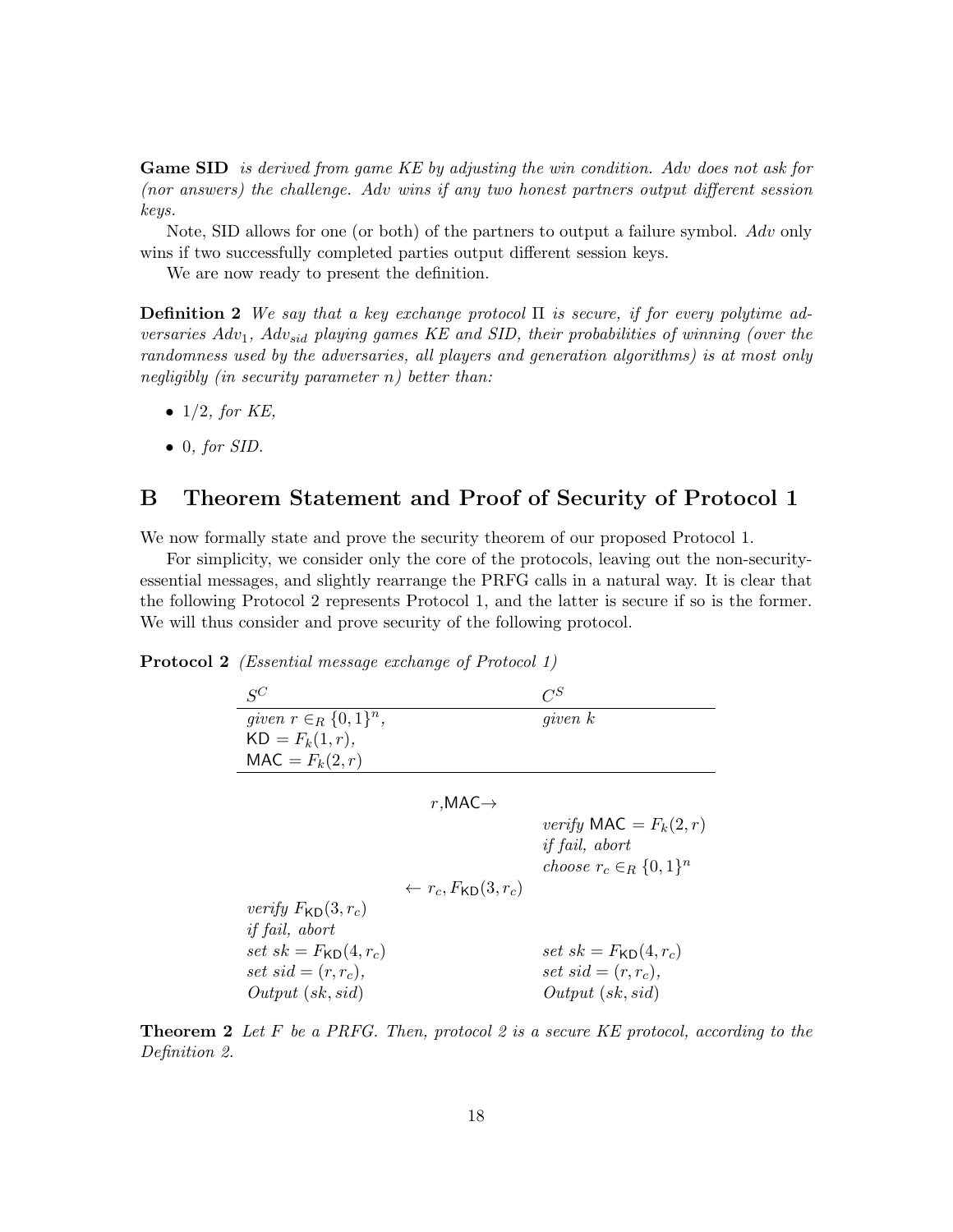As mentioned above, the proof of Theorem 2 implies the security of Protocol 1.

Our proof will consist of several steps. First, we introduce a game  $G$  (see below), a simplification of the KE game, and show (Lemma 1) that any  $Adv$  winning KE implies a corresponding distinguisher for G. Then we show that existence of such a distinguisher for G implies an attack on the employed PRFG. This implies that KE game cannot be won by polytime  $Adv$  if PRFG is secure. Finally we observe that such  $Adv$  cannot win the game SID neither. Indeed, in our protocol, partners never output different keys (since the session key is determined by sid).

#### Game G.

Game is parameterized by the security parameter n, and is played with a distinguisher Dist. Dist proceeds by executing the following Step multiple times:

1. Dist queries the PRFG oracle  $O_F(i,j,r) = F_{k_i}(j,r)$ , where the random key  $k_i$  is chosen by the game, remembered for potential future calls to  $O_F$ , and not revealed to Dist. Here  $r \in \{0,1\}^n$ , integer i and  $j \in \{1,2\}$  are chosen by Dist.

Then Dist chooses i and  $r_0 \in \{0,1\}^n$  and queries the challenge oracle  $O_C(i,r_0)$ .  $O_C$ produces a challenge as follows: it randomly chooses a bit b and a string  $\rho \in_R \{0,1\}^n$ . Then  $O_C(i,r_0) = F_{k_i}(4,r_0)$  if  $b = 0$ , and  $O_C(i,r_0) = \rho$  if  $b = 1$ . Dist is not allowed to query  $O<sub>C</sub>(i,r<sub>0</sub>)$ , if he queried  $O<sub>F</sub>(i, 4, r<sub>0</sub>)$ .

Then, Dist continues running the above Step 1 multiple times, with the exception that he is not allowed to query  $O_F(i, 4, r_0)$ .

Finally, Dist outputs a bit  $b'$ . Dist wins if  $b = b'$ .

**Lemma 1** Suppose there exists an adversary Adv that wins KE with probability non-negligibly greater than  $1/2$ . Then there exists Dist winning the game G with probability non-negligibly qreater than  $1/2$ , where G is run with the same PRFG F as game KE.

**Proof:** We present a distinguisher *Dist* and show that it wins G essentially whenever Adv wins the KE game. Dist simulates an environment (i.e. KE players and their actions), in which he runs  $Adv$ , answers  $Adv$ 's queries and uses  $Adv$ 's decisions to make decisions in G. We say "Dist stops", meaning "Dist finishes processing Adv's request and returns control to  $Adv$ , and "Dist sends (outputs)  $m$ ", meaning "Dist simulates the given player sending (outputting) m, by giving m to  $Adv$ .

Dist starts up Adv. Dist then runs Adv and satisfies its requests for information as follows. Note that a client C must have been created to create its instances  $C_i$  or server instances  $S_j^C$ . We also note that while we carefully handle messages and responses associated with the honest client – this is how we reduce the KE game to the simpler game  $G$  –  $Dist$ simply executes the protocol to handle messages associated with corrupt clients. This is because the keys for each client are independent, and each instance (both of server or client) only possesses the keys relevant only to the the communication with its partner instance. That is, for example, server instance talking to client B will not know anything about C's keys, and thus cannot possibly help in attacking C. (We note that a similar issue is addressed in [9]; we refer the interested reader there for more intuition and justification.)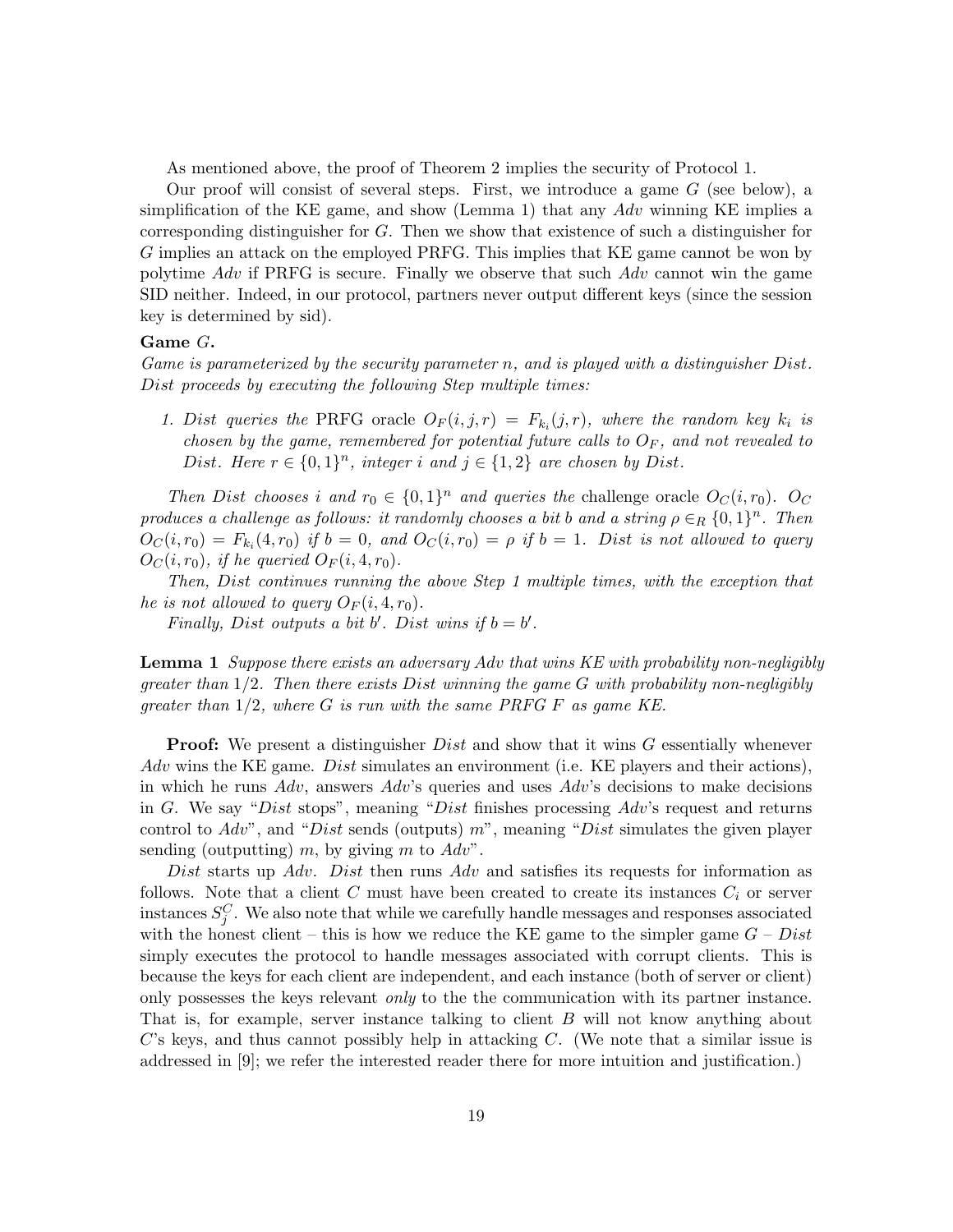Variables notation. In the following, we will use indexed variables. We will adhere to the following notation. Messages generated by  $S$  (i.e. by *Dist* on behalf of  $S$ ) will be indexed with letter j. Messages generated by  $C$  will be indexed with i. Messages received by  $S$  will have a "hat" and are indexed with j. Finally, messages received by  $C$  will have a "hat" and are indexed with i. For example, a random string sent by instance  $S_i$  will be denoted by  $r_j$ . Upon delivery to instance  $C_i$  (potentially the same) string will be denoted  $\hat{r}_i$ .

- 1. Adv creates a bad client  $B^i$ : No action needed.
- 2. Adv creates (the only) honest client C: No action needed.
- 3. Adv creates an instance  $S_j^{B^i}$  of S and starts the protocol (recall,  $B^i$  is corrupt): Dist follows the protocol.
- 4. Adv creates an instance  $S_j^C$  of S and starts the protocol: Dist generates the protocol messages by querying  $O_F$ . We need this so as to be able to exploit the win of  $Adv$  and translate it into a win of  $Dist$ . Therefore,  $Dist$  chooses a random  $r_j \in_R \{0,1\}^n$  and queries  $O_F(0, 2, r_j)$ . (Our convention is to index the calls to the long-term key with 0.) He then sends  $(r_i, O_F(0, 2, r_i))$ .
- 5. Adv creates new  $(i-th)$  instance  $C_i$  of the honest client C. No action needed from Dist.
- 6. Adv delivers a message  $m_{C_i} = (\hat{r}_i, \widehat{\text{MAC}}_i)$  to an instance  $C_i$  of honest client C (allegedly) from server S:

Dist verifies MAC as follows. If Dist ever generated and sent the pair  $(r_i, \text{MAC}_i)$  =  $(\hat{r}_i, \widehat{\text{MAC}}_i)$  (this could only have been done in Step where an instance of S was created), then we consider MAC verified. Otherwise, Dist emulates failure of MAC verification. Note, by PRFG properties, this action (failure emulation) is indistinguishable from real execution, and a polytime Adv would not detect a deviation. If MAC was verified, Dist continues, and chooses  $r_i \in_R \{0,1\}^n$ . Then Dist calls  $O_F(r_j, 3, r_i)$  (recall,  $\hat{r}_i = r_j$ ), and sends  $r_i$ ,  $O_F(r_j, 3, r_i)$ . According to the protocol, *Dist* outputs  $(sk, sid)$ , where  $sk = O_F(r_i, 4, r_i)$  and  $sid = (r_j, r_i)$ . However, Adv is only given sid at this time, so *Dist* does not make the above oracle call, but simply gives sid to  $Adv$ . We also note that in the real execution, the key KD is derived from the long-term key, while in our emulation, we use a random key. This difference, however, cannot be exploited by a polytime  $Adv$ , due to the PRFG properties of  $F$ .

7. Adv delivers a message  $m_{S_j} = (\hat{r}_j, \hat{f}_j)$  to  $S^C_j$  (allegedly) from client  $C$  (recall,  $C$  is honest, and  $(r_j, O_F(0, 2, r_j)$  is the message previously sent by  $S_j^C$ ): Dist verifies the message similarly to the verification of the message received by  $C_i$ , as follows. Dist accepts the message only if the following holds. Dist must have generated and sent the pair  $(\hat{r}_j, \hat{f}_j)$  in the Step where a message  $m_i$  was delivered to an instance  $C_i$ . Further, this message  $m_i$  must have contained the randomness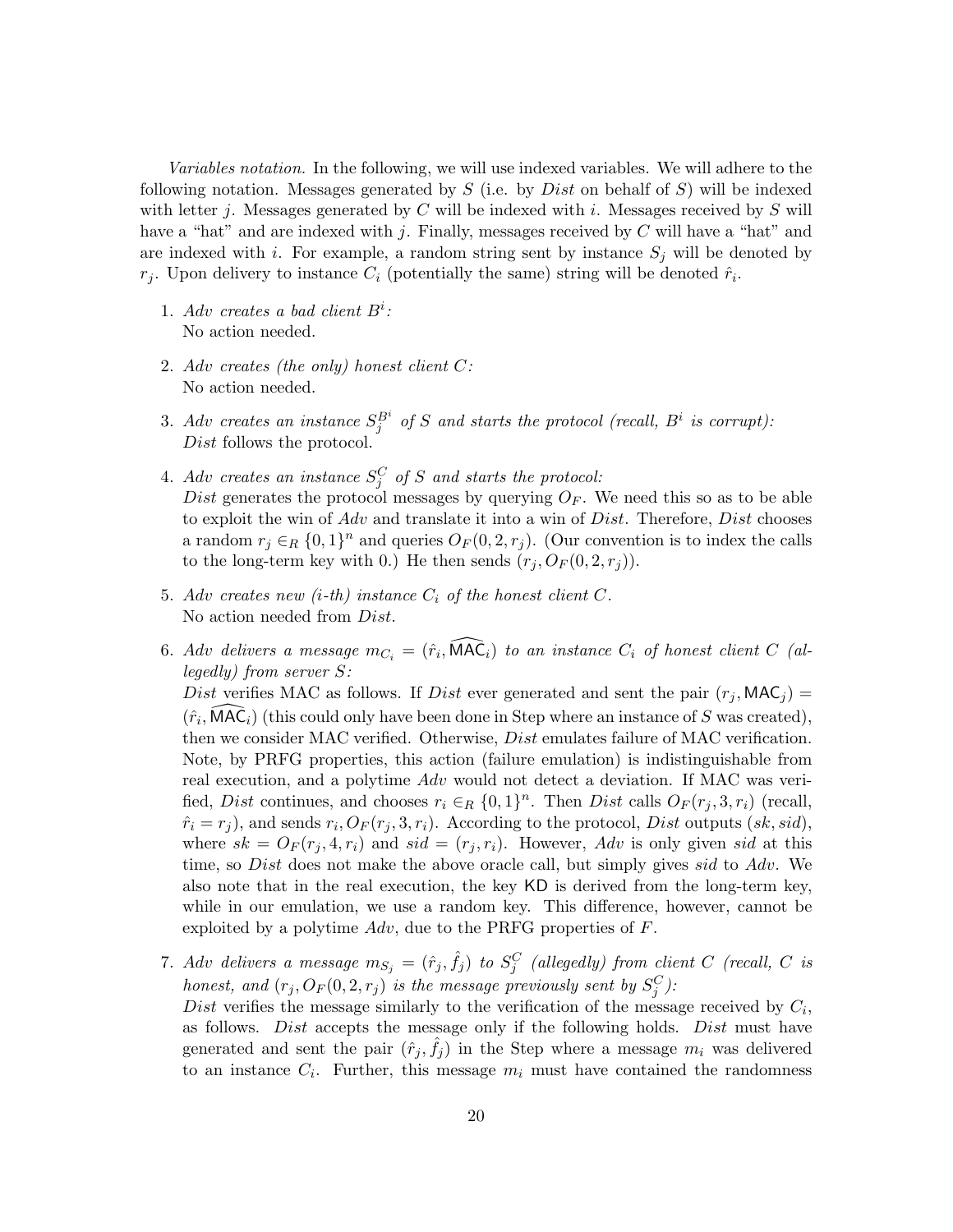$r_j$  generated and output earlier by  $S_j$ . If either of the above two conditions does not hold, Dist emulates failure of MAC verification. Note, by PRFG properties (a hybrid argument), this action is indistinguishable from real execution, and a polytime Adv would not detect a deviation. Now we return to the case when verification succeeds. According to the protocol, *Dist* outputs  $(sk, sid)$ , where  $sk = O_F(r_i, 4, r_i)$ and  $sid = (r_j, r_i)$  (recall,  $\hat{r}_j = r_i$ ). However, Adv is only given sid at this time, so Dist does not make the above oracle call, but simply gives sid to Adv.

- 8. Adv delivers a message  $m_{S_j}$  to  $S_j^{B^i}$  (allegedly) from client  $B^i$  (recall,  $B^i$  is corrupt): Dist emulates protocols execution according to specification, and responds with the corresponding output instruction. Recall, in dealing with corrupt clients, Dist does not use the oracles of the game G, but simply fully follows the protocol.
- 9. Adv sends an open request on a (completed and not failed or challenged) client instance  $C_i$  of C: Recall that  $C_i$  output  $sid_i = (\hat{r}_i, r_i)$ . Dist queries oracle  $O_F(\hat{r}_i, 4, r_i)$ , and gives the answer to Adv. Note that there are restrictions on when Dist is allowed to call  $O_F$  $(O_F \text{ and } O_C \text{ cannot be called with the same parameters).$  We argue later that we are

not violating them. 10. Adv sends an open request on a (completed and not failed or challenged) server in-

stance  $S_j$  of  $S$ : Recall that  $S_j$  output  $sid_j = (r_j, \hat{r}_j)$ . Dist queries oracle  $O_F(r_j, 4, \hat{r}_j)$ , and gives the answer to  $Adv.$  As in 9, we will later argue that we are not violating  $G$ 's restrictions.

11. Adv sends a challenge request on a (completed and not failed or opened) server instance  $S_j^C$  of S:

Recall,  $S_j^C$  sent  $r_j$ , received  $\hat{r}_j$  and output  $sid_j = (r_j, \hat{r}_j)$ . Dist queries the challenge oracle  $ch = O<sub>C</sub>(r<sub>i</sub>, \hat{r}<sub>j</sub>)$ , gives ch to Adv and submits Adv's output as his answer to the challenge of  $G$ . As in 9 and 10, we will later argue that we are not violating  $G$ 's restrictions when querying  $O<sub>C</sub>(r<sub>i</sub>, \hat{r}<sub>i</sub>)$ .

12. Adv sends a challenge request on a (completed and not failed or opened) client instance  $C_i^S$  of C:

This is handled symmetrically to the above request 11. Dist queries the challenge oracle  $ch = O_C(\hat{r}_i, r_i)$ , gives ch to  $Adv$  and submits  $Adv$ 's output as his answer to the challenge of  $G$ . Again, we will later argue that we are not violating  $G$ 's restrictions when querying  $O_C(\hat{r}_i, r_i)$ .

We now argue that all calls to  $O_F$  in 9–10, and to  $O_C$  in 11–12 will be legal requests in G, that is that Dist never calls both  $O<sub>C</sub>(i,r)$  and  $O<sub>F</sub>(i,4,r)$  for any pair  $(i,r)$ .

First note that  $O_F$  and  $O_C$  are only called when Adv opens or challenges instances, respectively. Suppose, Adv challenged a server instance  $S_j^C$ , and thus caused the call  $O_C(r_j, \hat{r}_j)$ , where  $\hat{r}_j = r_i$  was generated by client  $C_i$ . We now have to show that  $O_F(r_j, 4, r_i)$ was not and will not be called. Consider two possible cases. First, for  $k \neq j$ , Adv opens